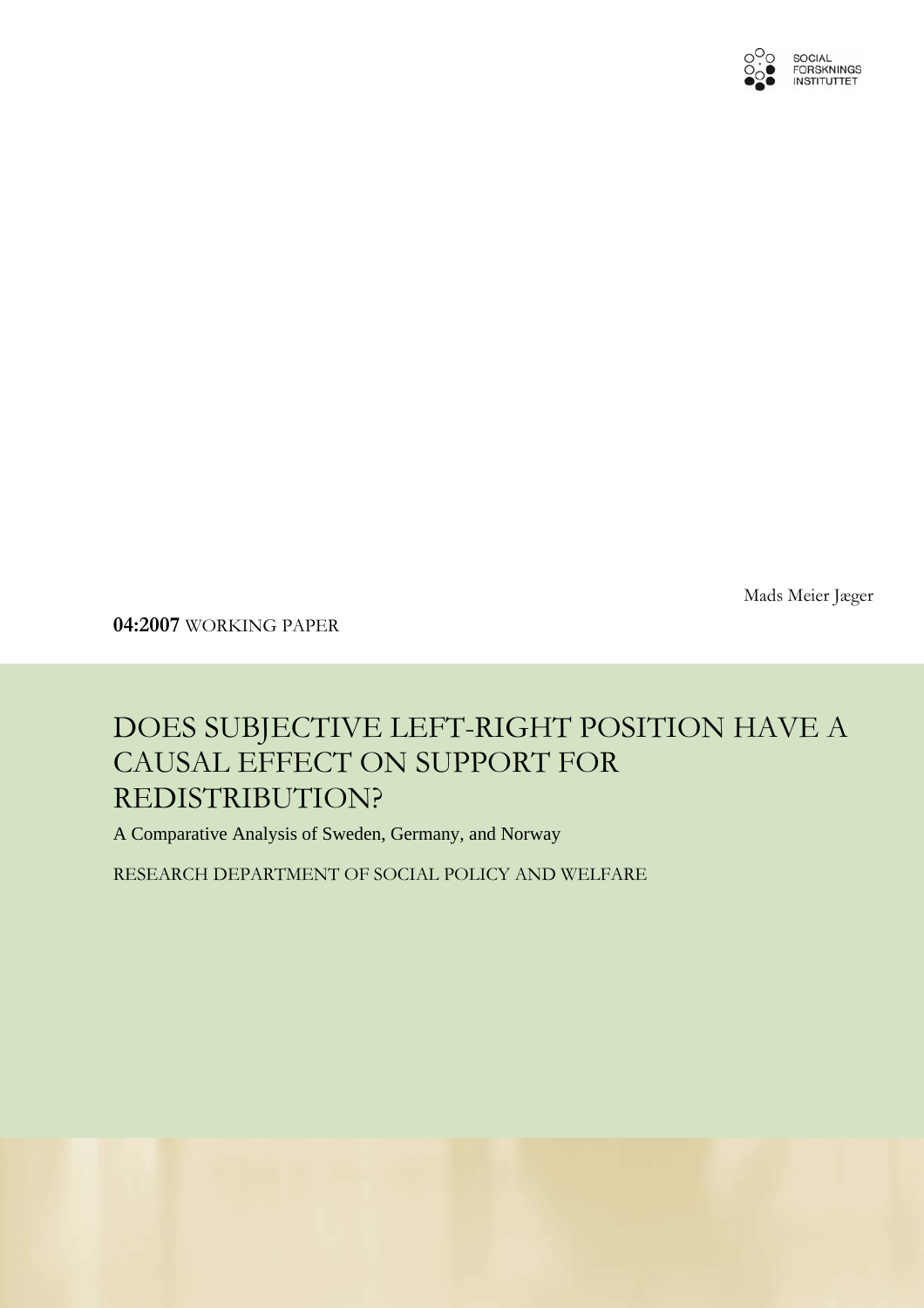# *Does Subjective Left-Right Position Have a Causal Effect on Support for Redistribution? A Comparative Analysis of Sweden, Germany, and Norway*

*Mads Meier Jæger* 

#### *Social Policy and Welfare Working Paper 04:2007*

The Working Paper Series of The Danish National Institute of Social Research contain interim results of research and preparatory studies. The Working Paper Series provide a basis for professional discussion as part of the research process. Readers should note that results and interpretations in the final report or article may differ from the present Working Paper. All rights reserved. Short sections of text, not to exceed two paragraphs, may be quoted without explicit permission provided that full credit, including ©-notice, is given to the source.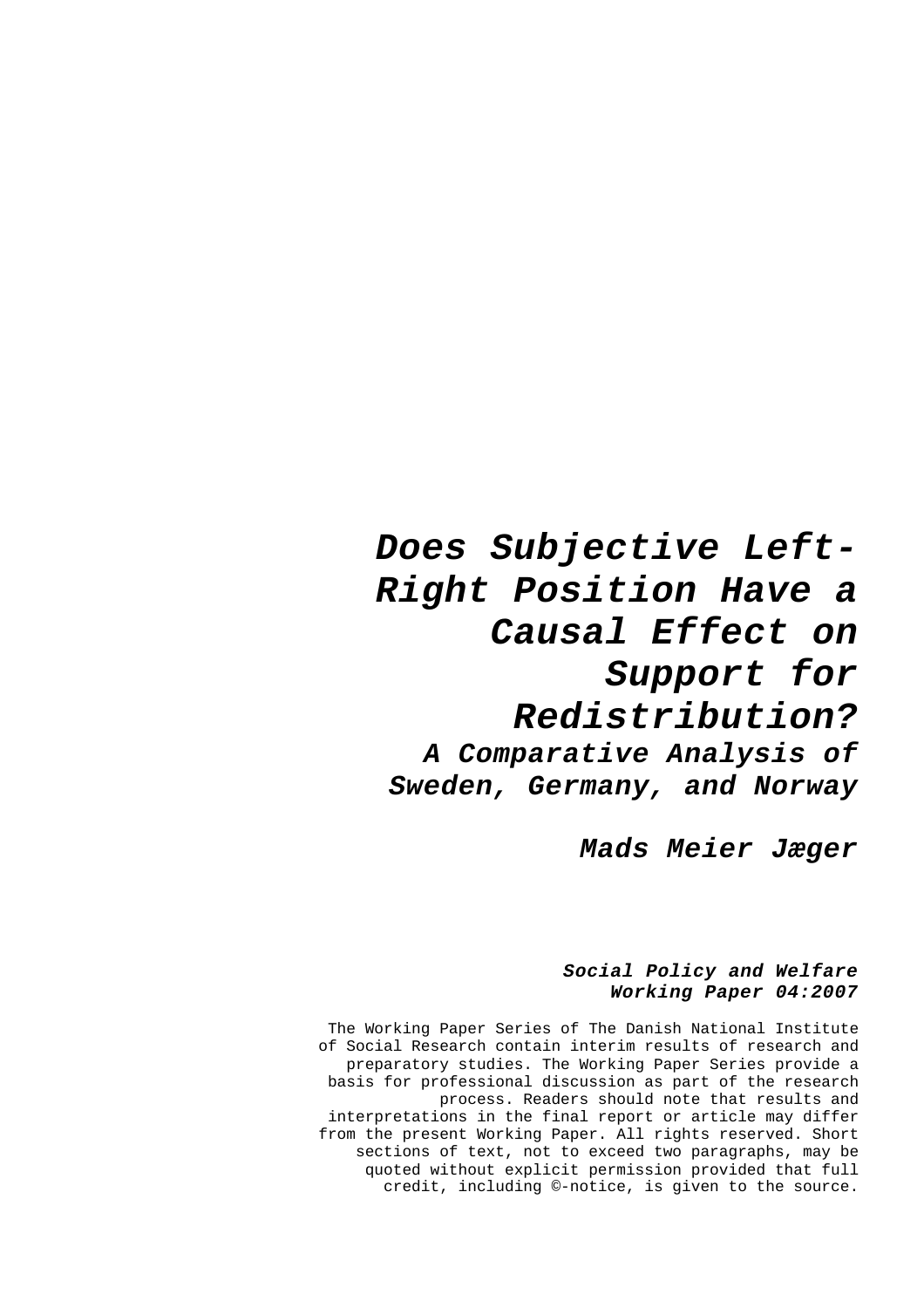#### Title:

Does subjective left-right position have a causal effect on support for redistribution?

A comparative analysis of Sweden, Germany, and Norway

Mads Meier Jæger\*

\* PhD-student in sociology, The Danish National Institute of Social Research, Herluf Trolles Gade 11, DK-1052 Copenhagen K. Phone: +45 33 48 08 77/Fax: +45 33 48 03 33. Email: [mads@sfi.dk.](mailto:mads@sfi.dk) This paper has been presented at the ESPAnet Conference 'Welfare state feedbacks: From outcomes to inputs", January 31 - February 2 2007, Gl. Restrup Herregaard, Denmark. I thank Gøsta Esping-Andersen, Olli Kangas, Anders Holm, Niels Ploug, Staffan Kumlin, Christian Albrekt Larsen, and Jørgen Goul Andersen for comments.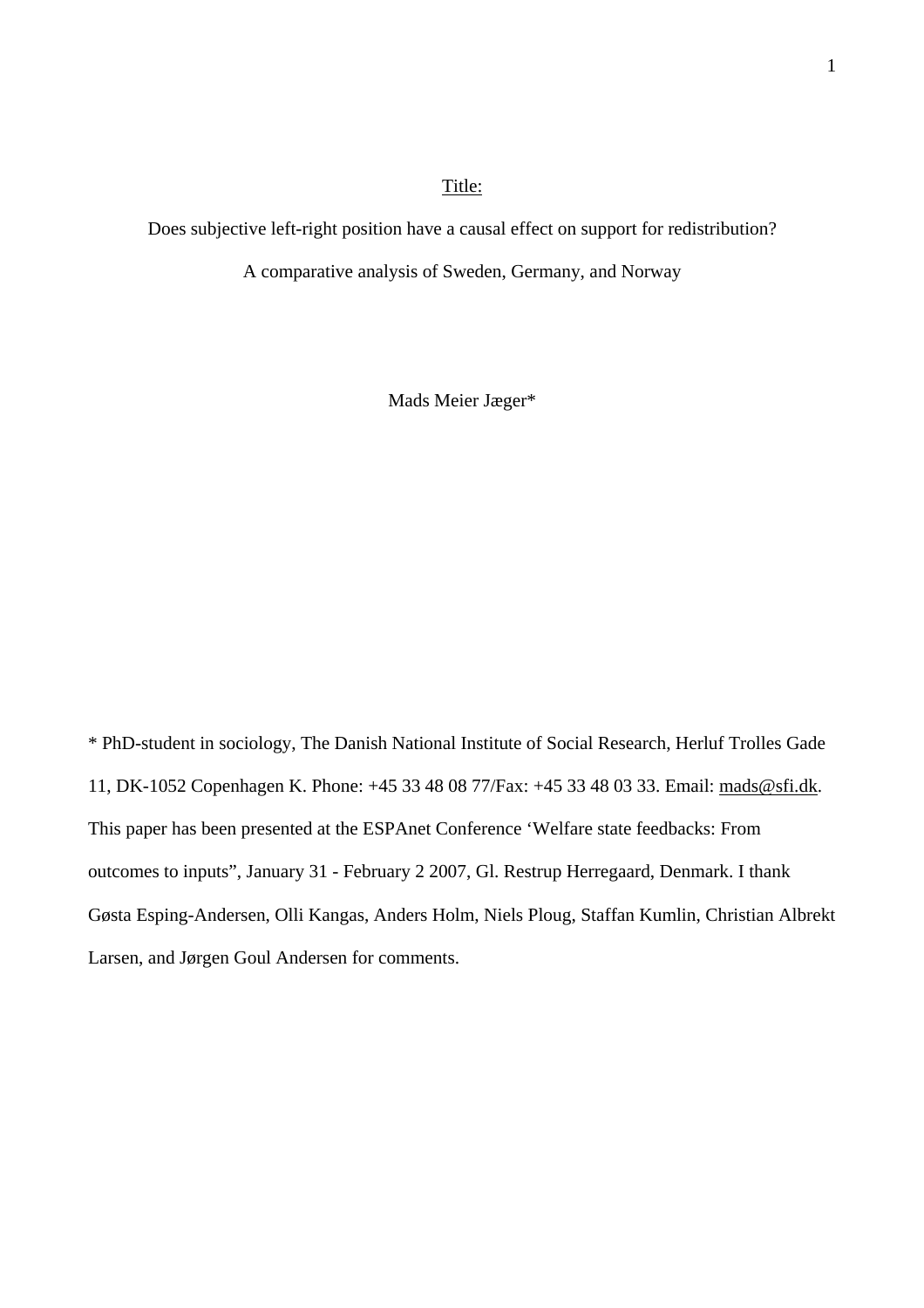#### Title:

Does subjective left-right position have a causal effect on support for redistribution? A comparative analysis of Sweden, Germany, and Norway

#### Abstract:

Political values have been hypothesized as causal predictors of welfare state support, with subjective position on the left-right scale often used in empirical studies to measure the individual's core political values. Unfortunately, a major problem in existing research is that the causal effect of left-right position on welfare state support cannot be identified with cross-sectional data in which left-right position and welfare state support are observed simultaneously. In this paper I propose an alternative approach based on Instrumental Variable methods which, using socioeconomic background characteristics as instruments for left-right position, can be used to estimate the causal effect of left-right position on support for redistribution. I analyze data on Sweden, Germany, and Norway from the two first waves of the European Social Survey and find, first, that left-right position is endogenous to support for redistribution and, second, consistent with theory, that a causal effect of left-right position on support for redistribution exists which is stronger than previously shown.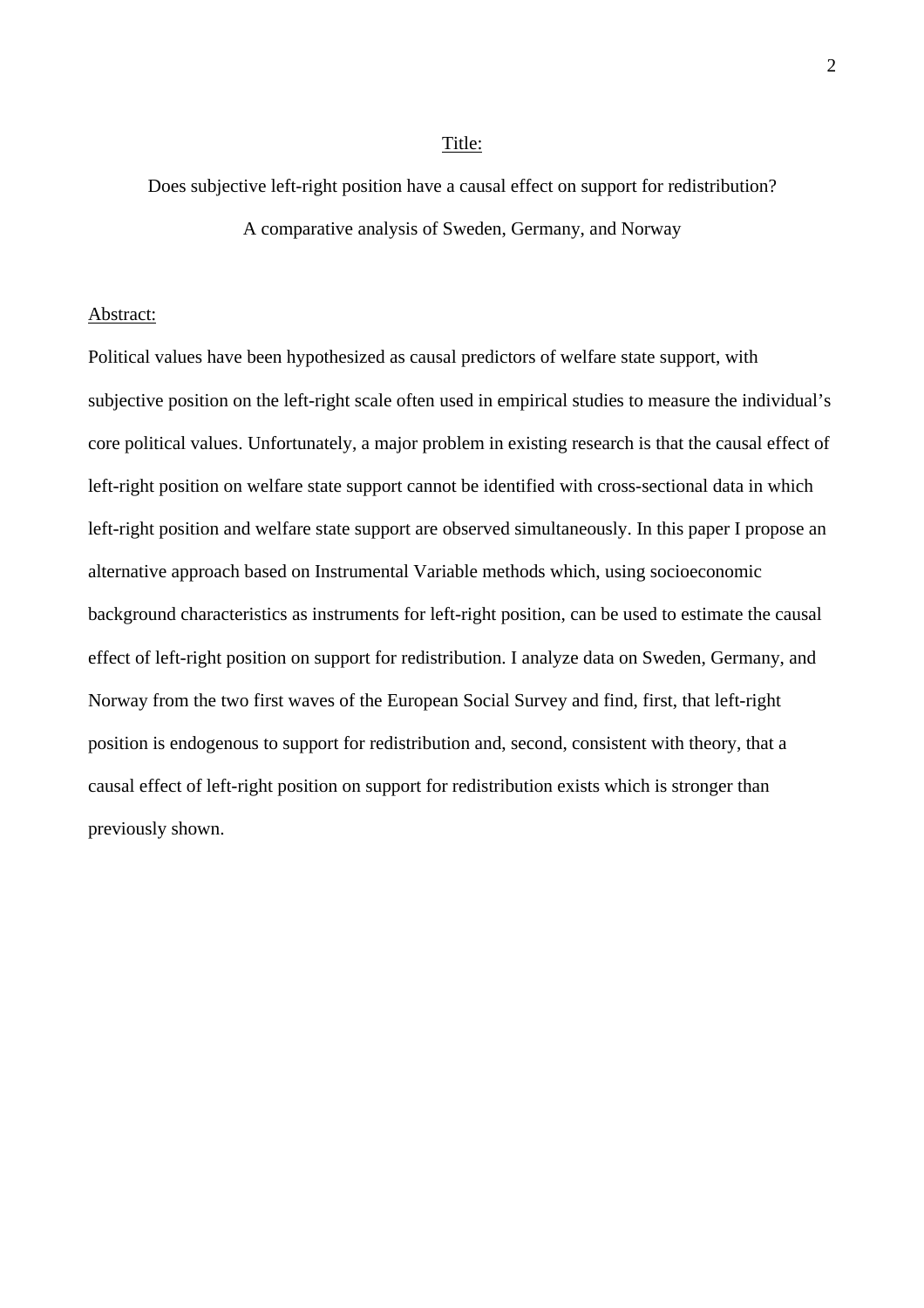The literature on welfare attitudes distinguishes two major explanations of why individuals support the welfare state: *self-interest* and *political values*. According to the self-interest perspective support for the welfare state is fundamentally grounded in the individual's *self-interests*. For example, individuals who depend directly on state transfers (e.g., pensioners, the unemployed, the sick) or who benefit indirectly from the welfare state (e.g., parents who receive child benefits or publicsector employees) are hypothesized be more in favor of the welfare state than individuals who are not in this position (e.g., Bowles & Gintis, 2000; Jæger, 2006; Kangas, 1997; Oorschot, 2002).

The second major theoretical explanation sees welfare attitudes as originating from within a general and coherent system of *political values* and ideological preferences held by the individual (e.g., Feldman & Zaller, 1992; Jacoby, 1994; Kumlin, 2001). Consequently, according to this perspective welfare attitudes are *specific* attitudinal manifestations that are causally linked to the individual's *general* political values and beliefs.

The self-interest perspective has been subjected to extensive empirical testing by relating objective measures such as labor market status, sector of employment, and social class to support for the welfare state (e.g., Andress & Heien, 2001; Bean & Papadakis, 1998; Fraile & Ferrer, 2005; Gelissen, 2000; Hasenfeld & Rafferty, 1989; Jæger, 2006; Linos & West, 2003). Furthermore, the political values perspective has been tested by using subjective measures such as subjective leftright position (e.g., Arts & Gelissen, 2001; Bean & Papadakis, 1998; Fraile & Ferrer, 2005; Gelissen, 2000, 2001; Jacoby, 1994; Scheepers & Grotenhuis, 2005; Wilson & Breusch, 2003) and party identification (e.g., Bean & Papadakis, 1998; Edlund, 2003; Papadakis & Bean, 1993) as predictors of welfare attitudes. Practically all these studies find that left-wing political or party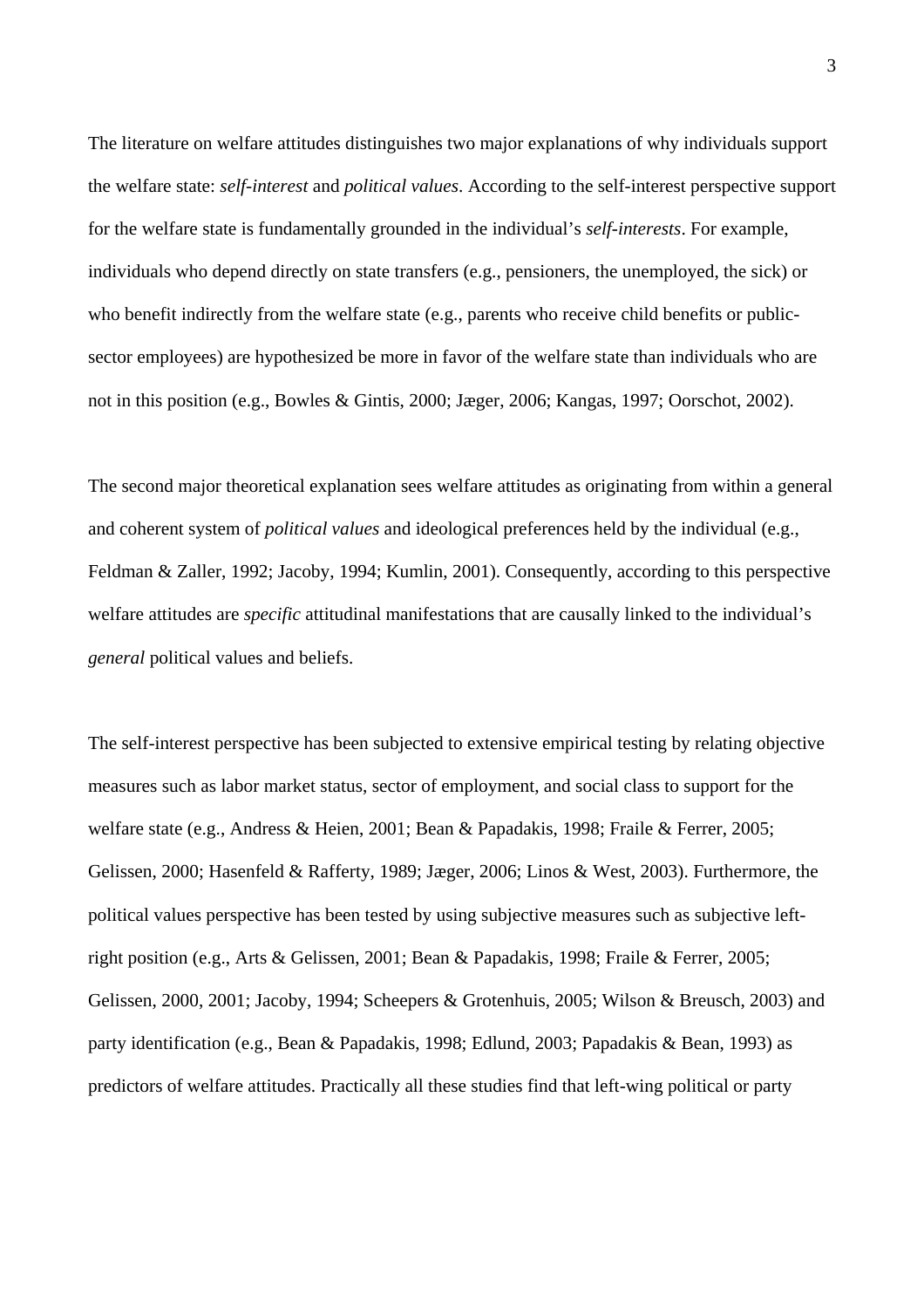identification leads to higher levels of support for the welfare state (measured by different indicators).

However, the existing empirical literature using subjective measures as predictors of welfare attitudes faces a fundamental inferential problem: Are subjective measures such as left-right position really causally related to welfare attitudes? This problem of causal inference has gone largely unnoticed in the literature but is of fundamental importance to the growing body of studies treating different types of subjective measures as causal determinants of welfare support.<sup>[1](#page-39-0)</sup> In this paper I address the theoretical, interpretational, and empirical problems that arise when treating subjective measures as causal predictors of welfare support and propose a new analytical approach.

*Theoretically*, the problem of causal inference entails that while authors may argue that one type of subjective measure (for example, subjective left-right position) causally explains another type of subjective measure (for example, support for redistribution), cross-sectional data in which individuals' left-right position and support for redistribution are observed simultaneously does not provide sufficient information to disclose the causal direction of this relationship. Consequently, claims that correlations between two types of subjective measures have a causal interpretation (i.e., '*x* has an effect on *y*') (e.g., Andress & Heien 1999; Arts & Gelissen, 2001; Blekesaune & Quadagno, 2003; Hasenfeld & Rafferty, 1989; Linos & West, 2003) are empirically unsubstantiated and derive their validity solely from theory. Some studies use longitudinal data to establish the causal order of the relationship between political values and welfare attitudes and to control for unobserved individual attributes that determine both values and attitudes (Jæger, 2006; Kumlin, 2006). The rationale in this approach is that political values in the past may be used to predict welfare attitudes in the present but the opposite scenario is logically impossible. Unfortunately, at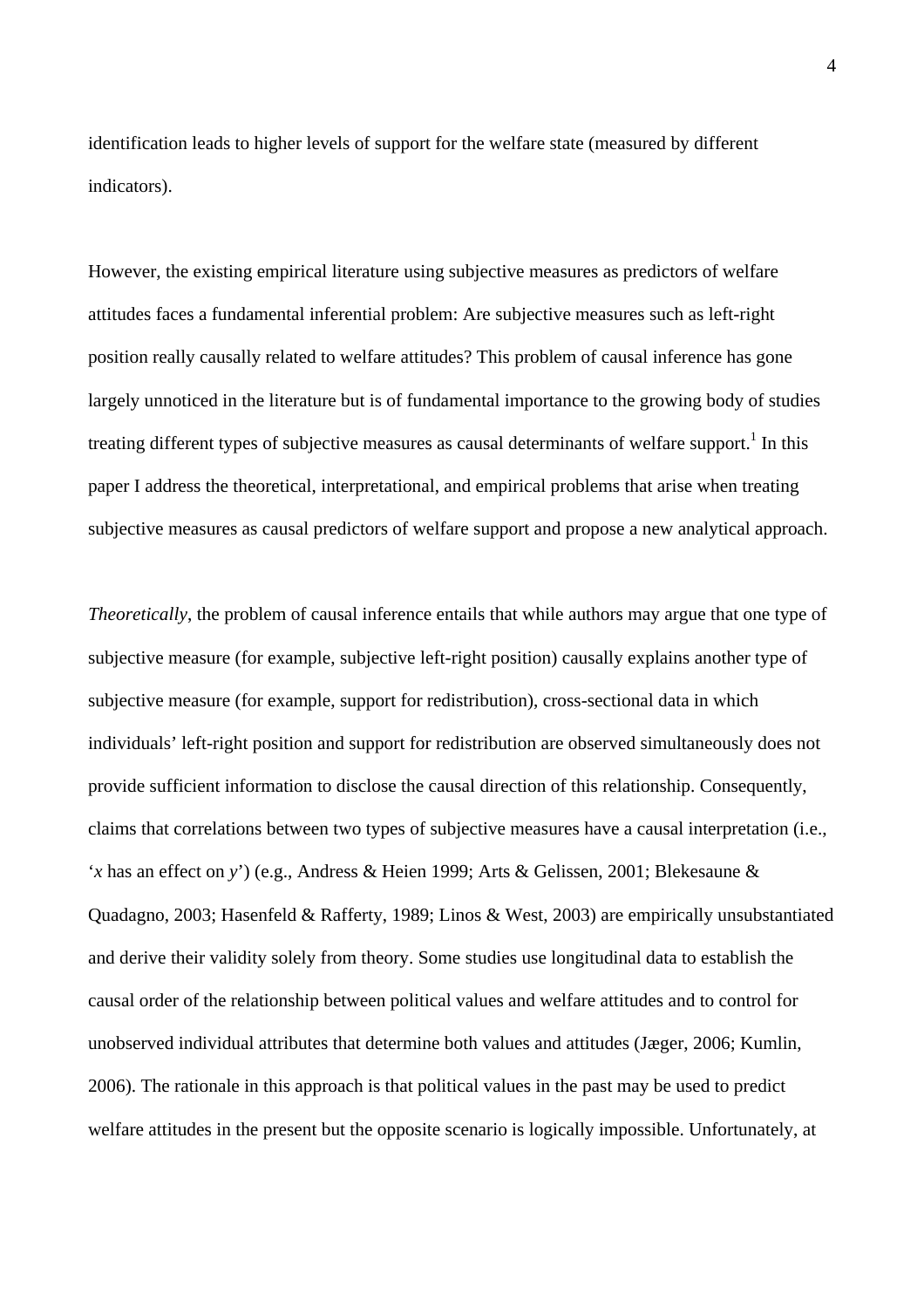present only very few longitudinal surveys exist that include information on welfare attitudes. This situation renders general use of longitudinal data unfeasible.

In terms of *interpretation*, left-right position is often treated as a proxy for political values and orientations that are intrinsically unobserved (e.g., Arts & Gelissen, 2001; Fraile & Ferrer, 2005; Gelissen, 2000; Jacoby, 1994; Scheepers & Grotenhuis, 2005). Unfortunately, the interpretation that left-right position captures the causal effect of unobserved political values on welfare attitudes by proxy is incompatible with the way most of the regression methods used in the literature on welfare attitudes work. As described later, by definition regression methods work under the assumption that observed explanatory variables are *not* correlated with or act as proxies for unobserved variables (e.g., Green, 2003). Consequently, the interpretation that left-right position captures the causal effect of 'general' political orientations on welfare attitudes is untenable.

Finally, treating left-right position as a predictor of welfare support may have important *empirical*  consequences. Most importantly, left-right position is likely to be endogenous to welfare attitudes. Endogeneity means that rather than left-right position having a true exogenous effect on welfare attitudes, left-right position and welfare attitudes are both jointly determined by political values and preferences that are unobserved in the data. In regression analysis endogeneity manifests in a correlation between left-right position and the model error term which summarizes the influence of all unobserved variables. This correlation means that the estimated causal effect of left-right position on welfare attitudes becomes inconsistent because the 'true' causal effect is distorted by an unknown bias arising from the correlation between left-right position and the regression error term (e.g., Angrist, Imbens, & Rubin, 1996; Angrist & Krueger, 2001).

5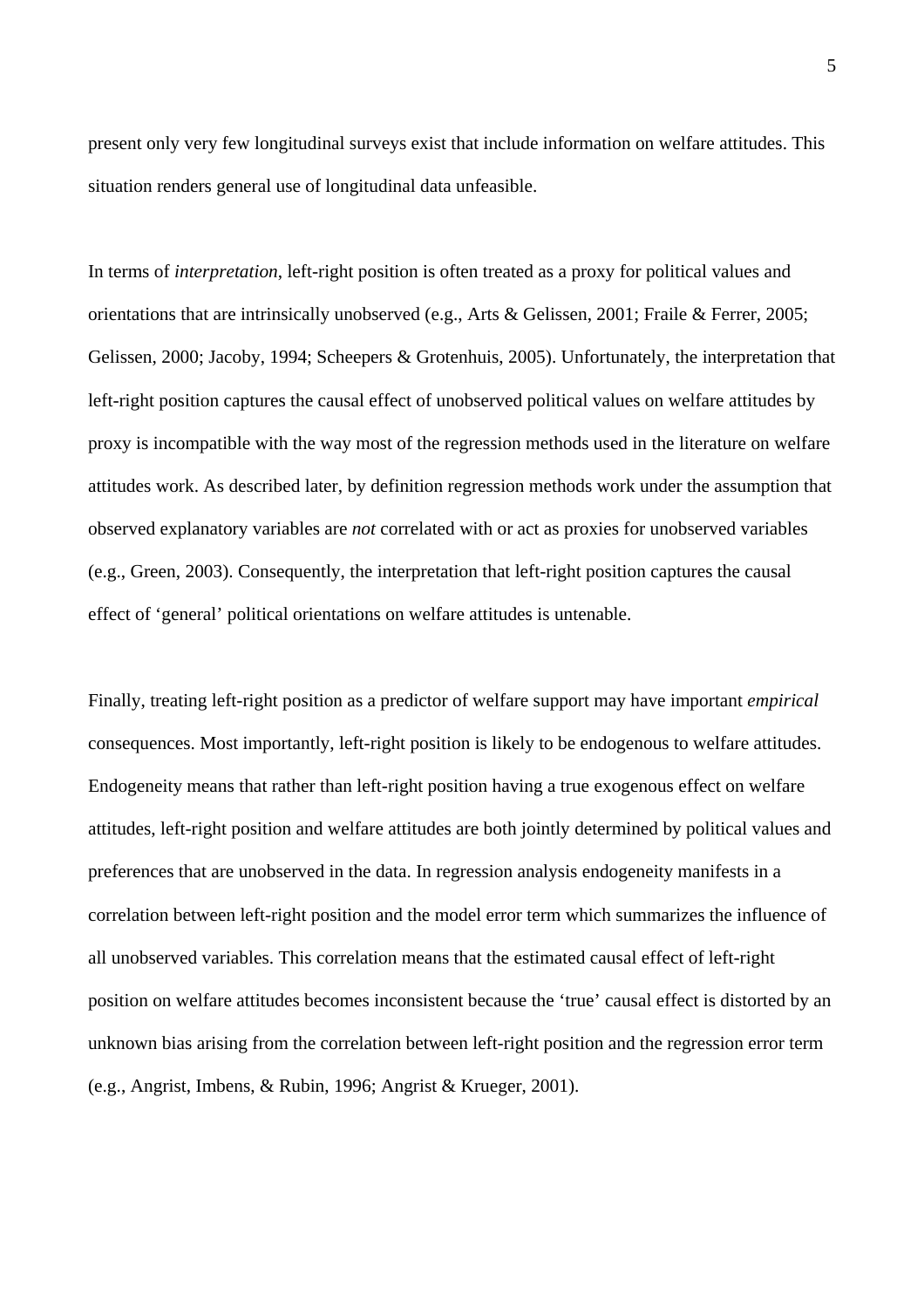In this paper I present an alternative approach to treating subjective variables as causal predictors of welfare attitudes that deals directly with the three problems described above. Analytically, I focus on subjective left-right orientation because it is the most frequently used measure of political values in the literature (e.g., Bean & Papadakis, 1998; Fraile & Ferrer, 2005; Jacoby, 1994; Wilson & Breusch, 2003). As the outcome dimension I analyze support for redistribution. Support for redistribution was chosen as the outcome variable because this dimension of welfare state support is closely tied to the left-right political axis (e.g., Evans, 1996; Linos & West, 2003; Svallfors, 1999).

My alternative approach uses a methodology that has not previously been used in the literature on welfare attitudes: the method of Instrumental Variables (IV). The idea behind the IV method is to eliminate the correlation between subjective left-right position and unobserved political values that leads to inconsistent results. To do so the IV method splits the variation in left-right position into two parts: One 'good' part that is uncorrelated with unobserved political values and one 'bad' part that is correlated with unobserved political values. The IV method then uses the 'good' part of the variation to estimate the causal effect of subjective left-right position on support for redistribution. As explained in more detail below, I follow political socialization theory (e.g., Almond & Verba, 1963; Inglehart, 1990; Ventura, 2001) and use information on individuals' socioeconomic background to identify the 'good' part of the variation in left-right position. The idea behind this approach is that some of the variation in left-right orientation is caused by early socialization mechanisms that are causally prior to individuals forming opinions on redistribution. Consequently, this approach solves the problem that left-right orientation and support for redistribution are observed simultaneously by introducing an additional time dimension in the data.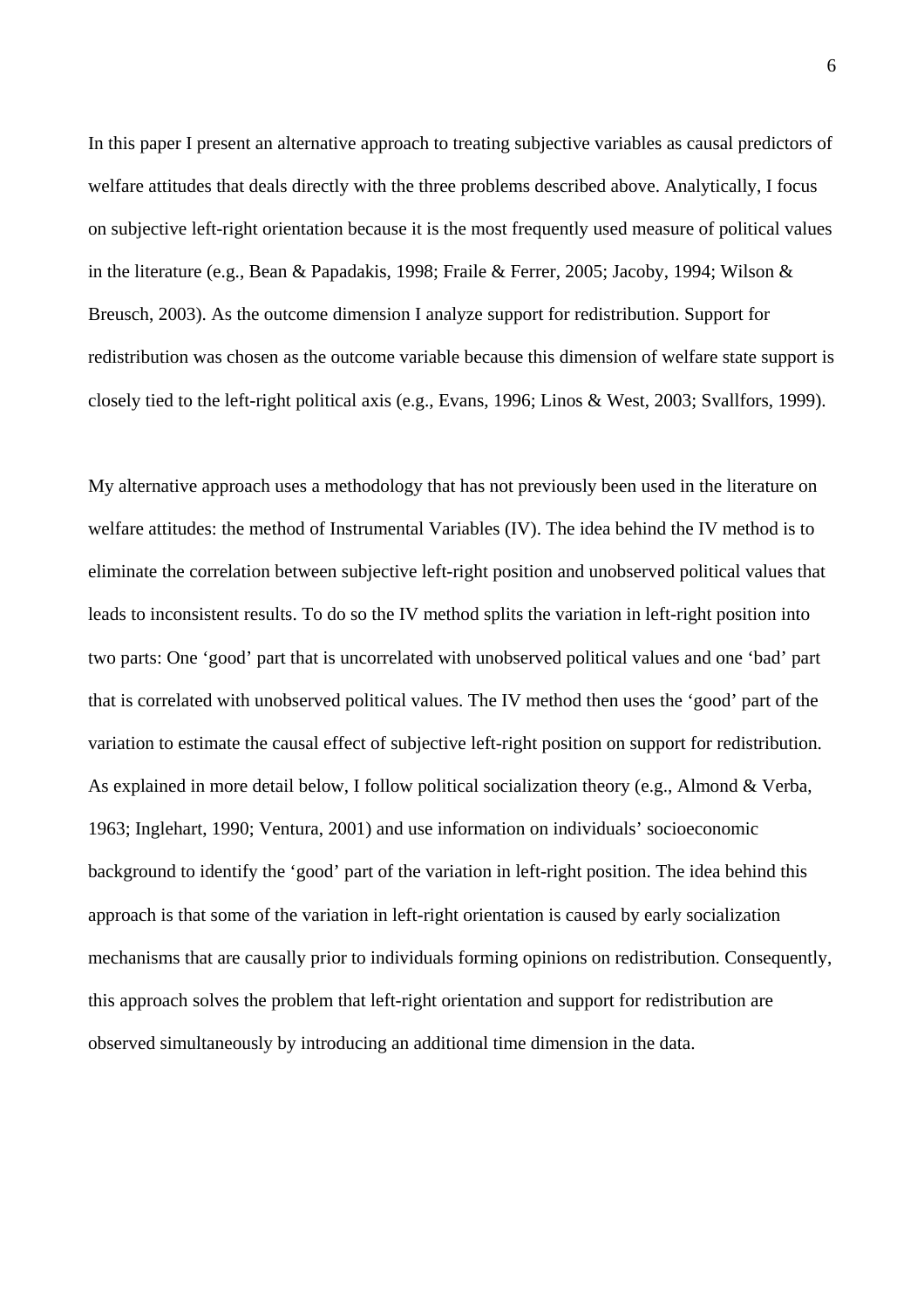My alternative approach has several advantages over previous research. First, unlike most existing studies it explicitly addresses the *theoretical* expectation of a causal effect of subjective left-right position on support for redistribution. Second, in the IV framework all theoretical and methodological assumptions on which causal inference are based can be tested empirically. Third, since the IV method only uses the variation in left-right orientation that can be attributed to social background it identifies a theoretically relevant 'political socialization' causal effect on support for redistribution.

#### THEORETICAL BACKGROUND

#### Two Explanations of Welfare Support

Two major individual-level explanations of why people support the welfare state exist. As previously argued, the first explanation sees welfare state support as rooted in *self-interest* and the individual's perceptions of the short-term social risks he or she faces (e.g., Bowles & Gintis, 2000; Jæger, 2006; Kangas, 1997; Oorschot, 2002).

The second major explanation argues that *individual values* and *ideology* constitute an important source of variation in welfare state support (e.g., Feldman & Zaller, 1992; Jacoby, 1994; Kumlin, 2001). Individuals are endowed with core political and normative orientations that are the product of family and contextual socialization (Inglehart, 1990; Kumlin, 2004, 2006). These core normative orientations structure their views on society and, among other societal institutions, their opinion on the welfare state. Consequently, individuals' deep-seated political values and ideological preferences are hypothesized to be causally linked to welfare state support.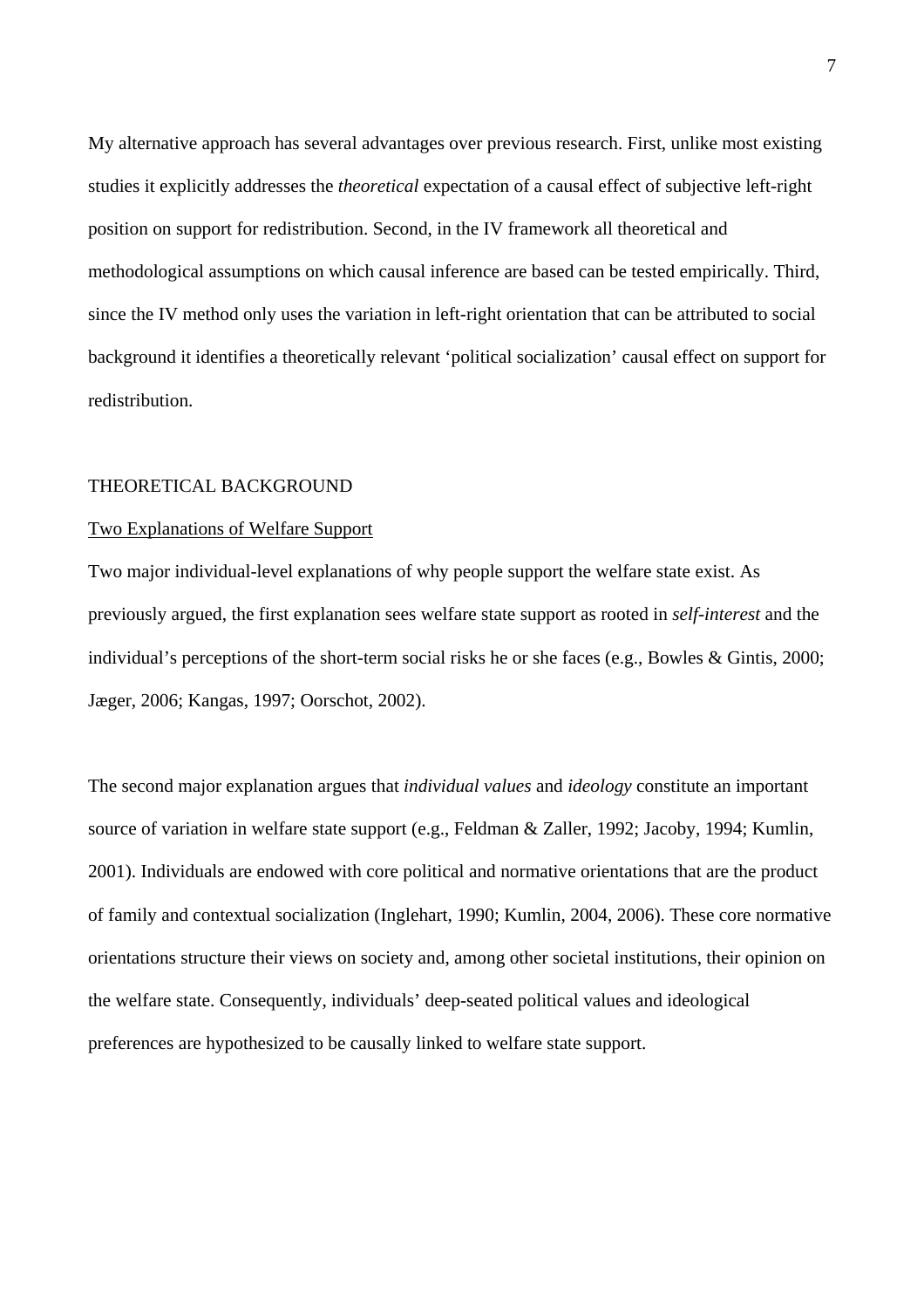Since one of the main functions of the welfare state is to redistribute income, the ideological distinction between 'left' and 'right' is very important when analyzing determinants of welfare state support. In the following sections I present, first, the theoretical properties of the left-right dimension and, second, the intergenerational socialization mechanisms that have been argued to shape individuals' left-right orientation.

#### The Left-Right Dimension

The left-right dimension is a key organizing scheme that individuals use to navigate the political system. The labels 'left' and 'right' are heuristic principles that reduce complexity, compensate for the fact that individuals typically possess limited information on political reality, and offer an efficient way of storing and understanding political information (Fuchs & Klingemann, 1990; Inglehart & Klingemann, 1976). Thus, the left-right dimension represents a cognitive shortcut that helps people locate themselves relative to other political actors and form opinions on specific policy issues. There is strong evidence that citizens in the Western industrialized countries understand the left-right divide in the same way (e.g., Fuchs & Klingemann, 1990).

The left-right dimension comprises both a partisan identification and an ideological component (Inglehart & Klingemann, 1976; Knutsen, 1998). The partisan identification component helps individuals locate the major 'physical' political actors, political parties, along the left-right dimension. The ideological component pertains to a more general classification of political ideas and discourse. Left-right orientation is the main interpretational scheme individuals use to form opinions on major political controversies in society such as the scope of redistribution and the desired degree of state intervention in the market. Furthermore, because of this property subjective left-right position should be an important ideological determinant of support for redistribution.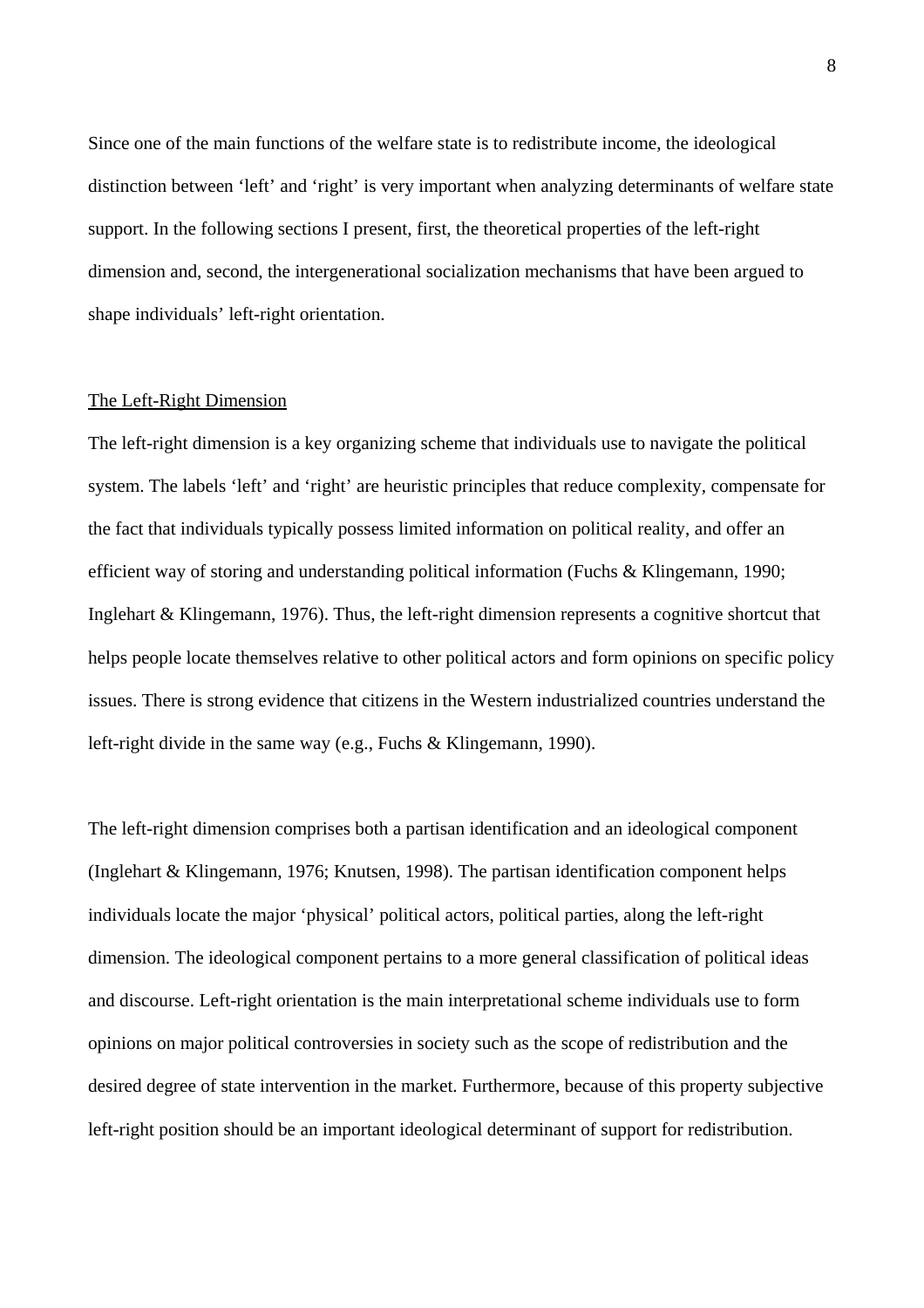#### Political Socialization

Where do core political orientations such as subjective left-right position come from? *Political socialization theory* argues that individuals' fundamental political and social values are shaped during childhood by parent and peer-group influences (e.g., Almond & Verba, 1963; Inglehart, 1990; Ventura, 2001). Political values are transmitted across generations from parents to children such that e.g. children whose parents' have left-wing orientations are themselves likely to take over such attitudes, vote for left-wing parties, and support basic welfare state principles such as redistribution. Furthermore, socioeconomic background such as social class origin has also been argued to affect political preferences (e.g., Baldwin, 1990; Korpi, 1981). There is strong empirical support for the political socialization hypothesis (e.g., Dobratz & Kourvetaris, 1984; Flouri, 2003; Franklin, 1984; Svallfors, 2006).

Political socialization is important in my analysis because it provides theoretical justification for the socioeconomic instrumental variables presented later. Socialization theory hypothesizes that social and socioeconomic background shapes core political values which in turn affect support for redistribution. Consequently, this socialization mechanism can be used to solve the causal problem because the variation in left-right orientation that can be attributed to socioeconomic background conditions must logically come *prior* to individuals forming their opinion on redistribution. Thus, the causal model in my analysis says that socialization shapes individuals' basic left-right orientation which in turn affects whether they support redistribution.

In addition to political socialization in the family, *macro-level* socialization theories argue that individuals' political values and orientations are also formed by the institutional contexts in which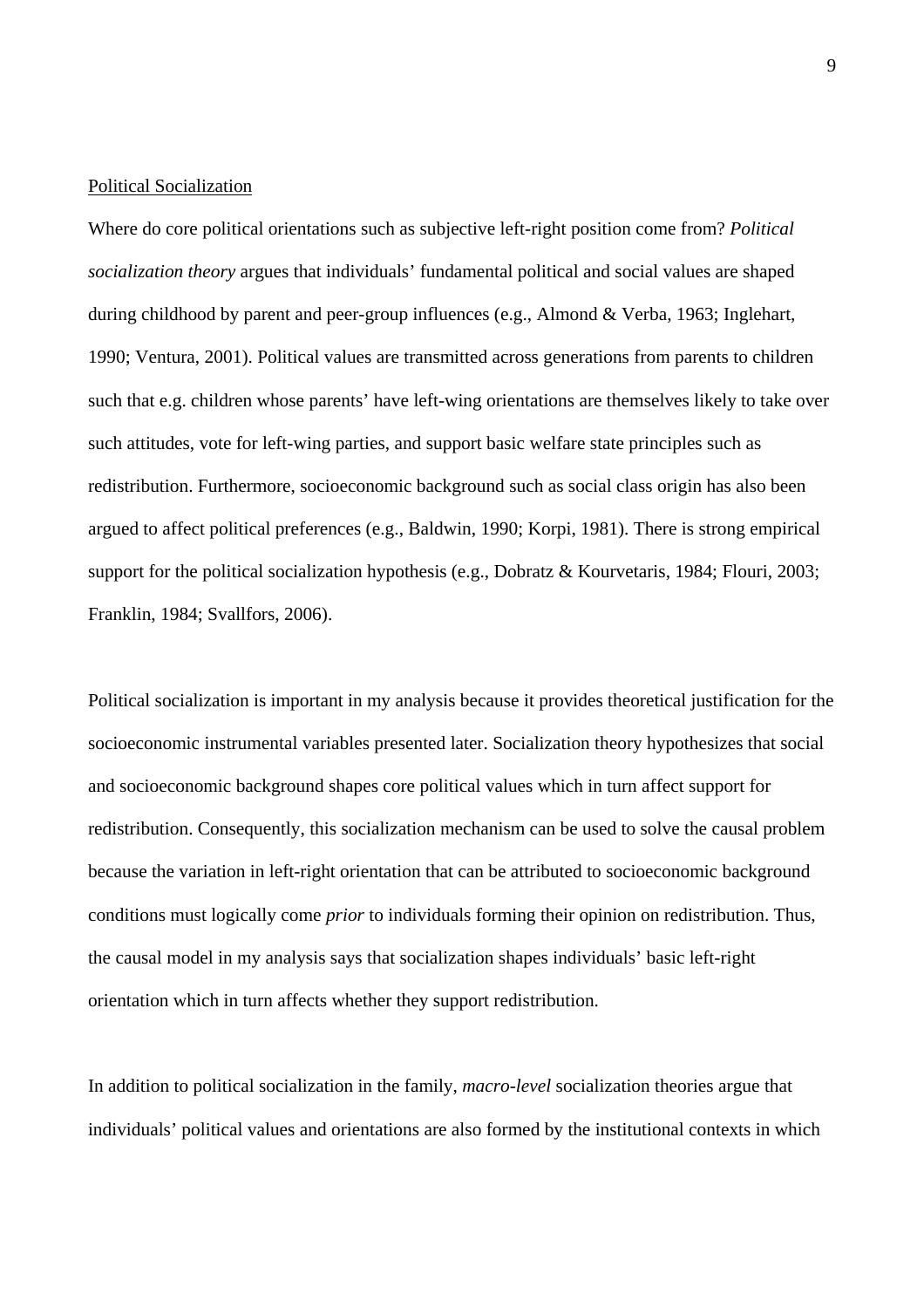they live. Notably, the concept of *welfare regimes* (Esping-Andersen, 1990) has been proposed as a key concept for understanding collective attitude formation (Arts & Gelissen, 2001; Larsen, 2006; Svallfors, 1997). Some studies argue that embedded ideological, cultural, or religious histories in the different welfare regimes explain cross-national differences in levels of support for the welfare state (e.g., Blekesaune & Quadagno, 2003; Mau, 2004). Other studies highlight how other welfare regime characteristics such as labor-market institutions, unemployment, or economic performance shape public opinion on the welfare state (Fraile & Ferrer, 2005; Mehrtens, 2004). Consequently, the individual's political values and orientations are jointly influenced by socioeconomic background characteristics and institutional settings.

#### DATA AND VARIABLES

#### Data

I analyze data on three Western European countries from the two first waves of the European Social Survey (ESS).<sup>2</sup> [T](#page-39-1)he countries analyzed are Sweden, Germany, and Norway. The ESS and the three country cases were chosen for several reasons. First, in addition to attitudes towards redistribution and information on range of socioeconomic characteristics, the ESS has more comprehensive and higher quality data on respondents' socioeconomic origins (parents' education and father's social class position) than most other large-scale data sets such as the International Social Survey Programme and the European Values Study. Consequently, among the data sets commonly used in the literature on welfare attitudes the ESS provides the best information on respondents' socioeconomic background.

Second, the IV strategy is very demanding with respect to the quality of the data. Due to data requirements described below, Sweden, Germany, and Norway are the only countries in the ESS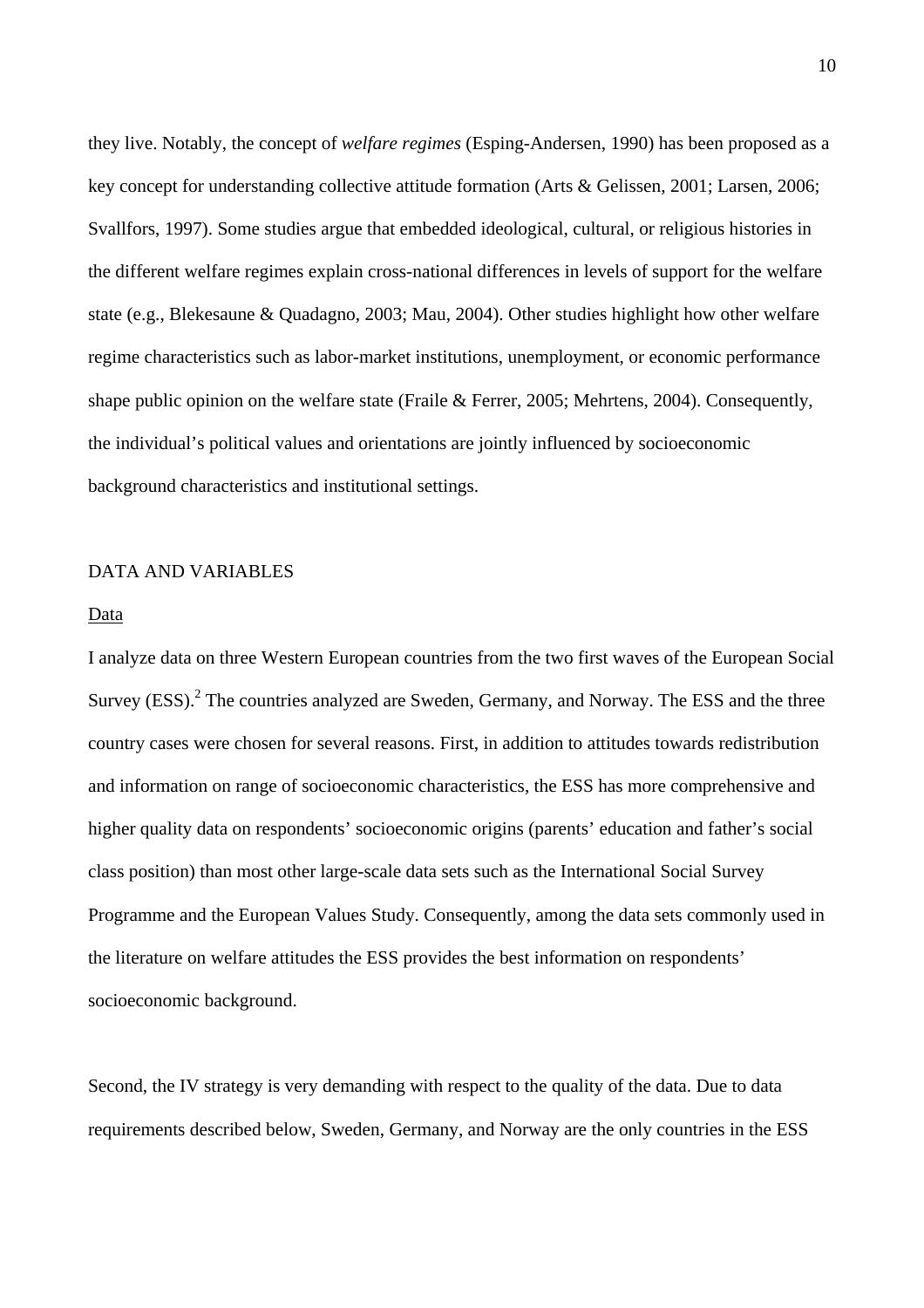which are suited for my analysis. In order to maximize statistical efficiency I pool the data from the two first waves of the ESS (wave 1: 2002/2003 and wave 2: 2004/2005) for each of the three countries. Response rates in percent for the three countries for waves 1 and 2 are: Sweden 69.5/65.4 (wave 1/wave 2); Germany: 55.7/51.0; and Norway: 65.0/66.2 (source: ESS web site). Samples are nationally representative and gross sample sizes are 3,947 for Sweden, 5,789 for Germany, and 3,796 for Norway.

#### TABLE 1 HERE

#### Dependent Variable

The dependent variable is the respondent's level of support for redistribution. In both ESS waves respondents are asked to express their level of agreement with the statement: 'The government should take measures to reduce differences in income levels'. The response categories are  $1 =$ 'disagree strongly',  $2 =$  'disagree',  $3 =$  'neither agree nor disagree',  $4 =$  'agree', and  $5 =$  'strongly' agree' (the response categories appeared in the opposite order in the original questionnaire). I recoded this response variable into a dichotomous variable by assigning the value 1 if respondents either 'agree' or 'strongly agree' with this statement and 0 otherwise. This dichotomous variable is intended to distinguish between supporters and non-supporters of redistribution.<sup>[3](#page-39-2)</sup> Respondents answering 'don't know' were treated as missing values. Summary statistics of the dependent variable and all other variables for the three countries are shown in Table 1.

#### Explanatory Variables

The key explanatory variable in my analysis is respondents' self-reported position on the left-right scale. In the ESS respondents are asked: 'In politics people sometimes talk of 'left' and 'right'. (…)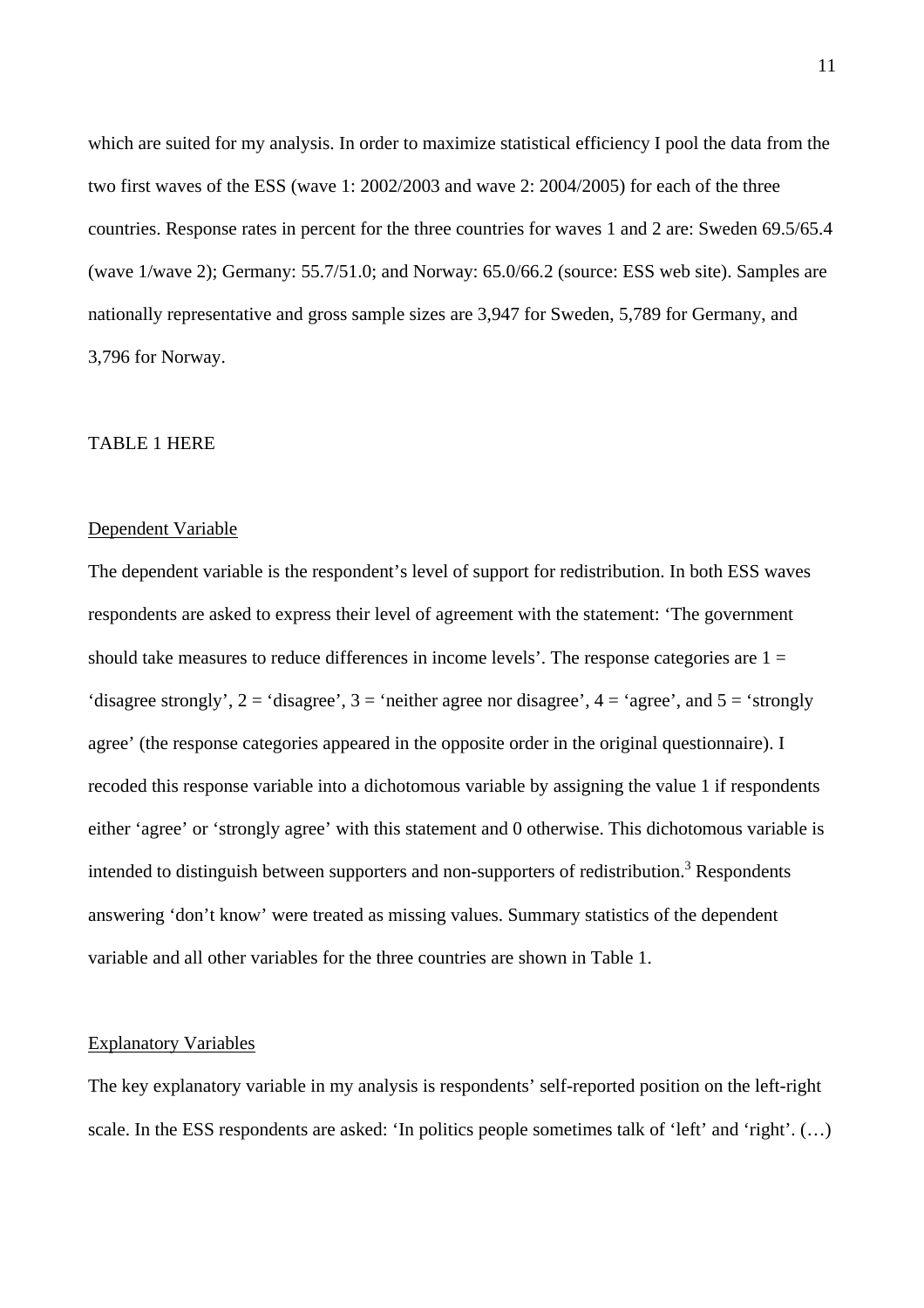where would you place yourself on this scale, where 0 means the left and 10 means the right?'. This type of variable is largely identical to the ones used in previous studies (e.g., Arts & Gelissen, 2001; Fraile & Ferrer, 2005; Gelissen, 2000, 2001; Scheepers & Grotenhuis, 2005; Wilson & Breusch, 2003). In the empirical analysis I reverse the coding of the scale such that higher values imply identifying with a more left-wing political position.

I also include a range of other explanatory variables. First, I include the respondent's social class position using a 6-category version of the Erikson-Goldthorpe-Portocarero (EGP) social class scheme (Erikson & Goldthorpe, 1992; see also Svallfors, 2006). The classes are: 1 = service class I (higher-level controllers and administrators), 2 = service class II (lower-level controllers and administrators),  $3 =$  routine non-manual employees,  $4 =$  self-employed,  $5 =$  skilled workers, and  $6 =$ unskilled workers. In addition to these 6 categories I include a dummy variable for those respondents whose social class position could not be ascertained (not in the labor market, disabled, etc.).

Second, I control for the respondent's level of education, here measured by years of completed schooling. Third, I include dummy variables for membership of one of two 'transfer classes' (Alber, 1984), i.e.,  $1 =$  retired, or  $2 =$  unemployed, with active in the labor market (either as wage earner or self-employed) being the reference group. Fourth, I include controls for the respondent's sex (with 1  $=$  male), age in years, the size of the residential area in which the respondent lives (with  $1 = a$  farm or home in the countryside,  $2 = a$  country village,  $3 = a$  town or small city,  $4 =$  the suburbs or outskirts of a big city,  $5 = a$  big city), and a dummy variable for ESS wave 2 (with  $1 = ESS$  wave 2 and  $0 = ESS$  wave 1).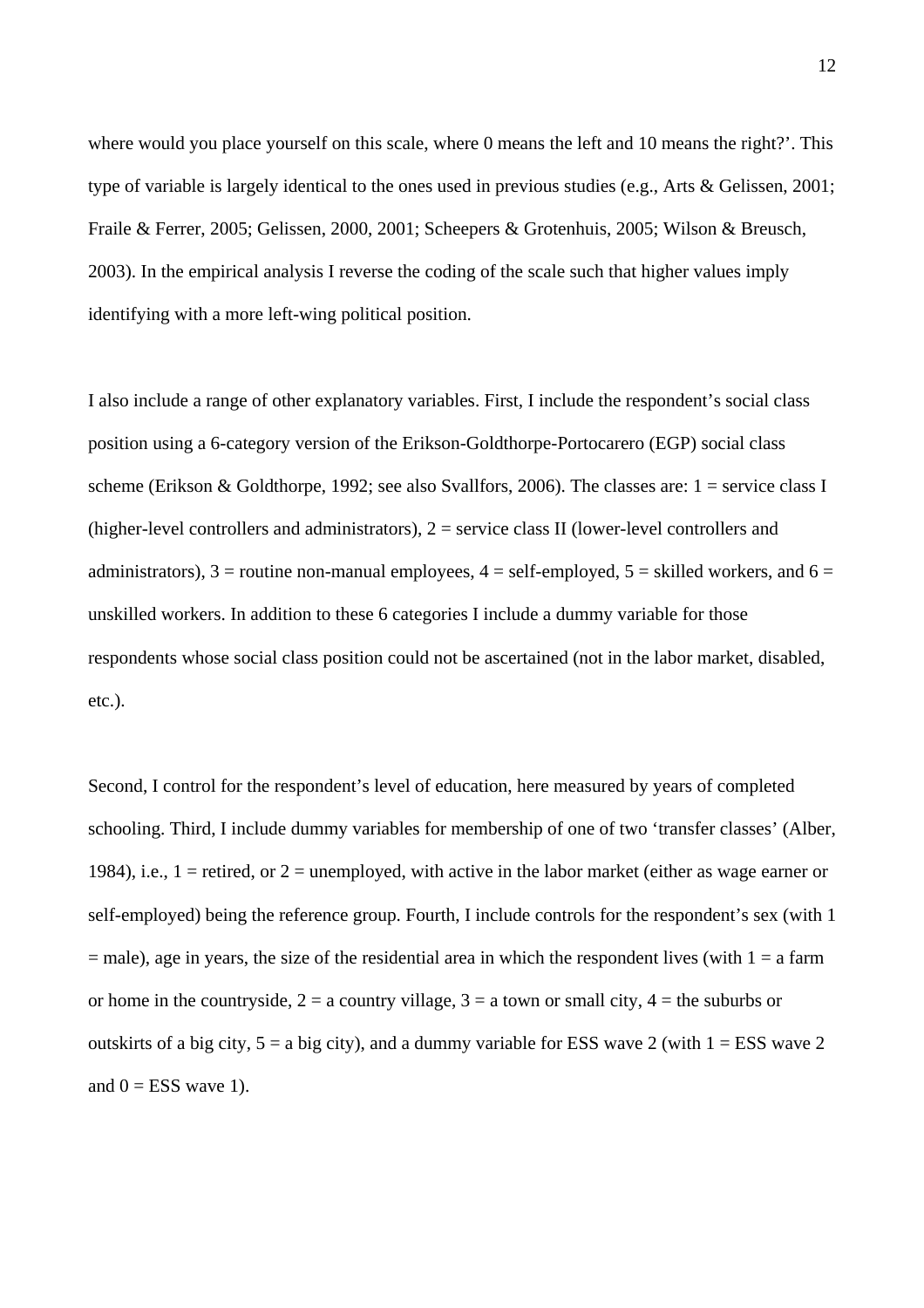The instrumental variables capturing respondents' socioeconomic background are father and mother's education and father's social class when respondents were around 14 years old. Parents' education is coded in six categories:  $1 = not$  completed primary (compulsory) education,  $2 =$ primary education or first stage of secondary education,  $3 =$  upper secondary education,  $4 =$  postsecondary, non-tertiary education,  $5 =$  first stage of tertiary education, and  $6 =$  second stage of tertiary education. Father's social class position is measured by the EGP scheme described above, with the exception that I only operate with one type of working class (since skilled and unskilled workers cannot be distinguished in the data).<sup>[4](#page-39-3)</sup>

#### METHODS

#### The Probit Model

In this section I present the empirical framework. The aim of the analysis is to predict the probability that an individual supports redistribution as a function of his or her subjective left-right position and socioeconomic and demographic characteristics. I begin from the standard binary probit model (see Wooldridge, 2002) that for individual i  $(i = 1,...,n)$  can be expressed as

$$
y_i^* = p_i \beta + x_i \gamma + u_i \,, (1)
$$

where  $y_i^*$  is a latent variable capturing support for redistribution,  $p_i$  is left-right position with regression coefficient  $\beta$ ,  $x_i$  is the vector of socioeconomic and demographic variables with coefficient vector  $\gamma$ , and  $u_i$  is an error term which summarizes the effect of all omitted variables which also affect the probability of supporting redistribution. In the probit model the error term is assumed to be normally distributed with mean zero and variance 1, i.e.  $u_i \square N(0,1)$ .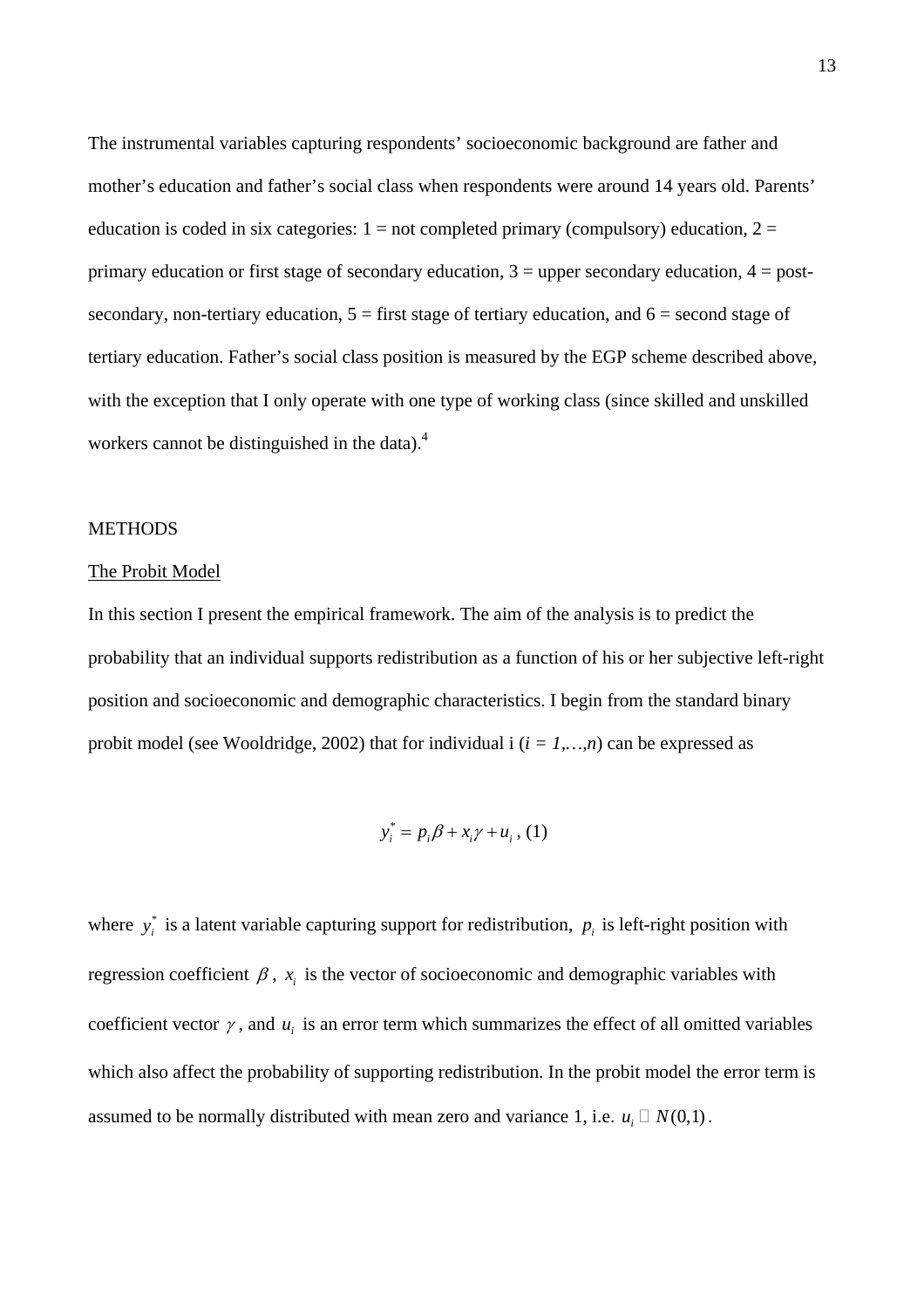The latent dependent variable  $y_i^*$  is not observed in the data. Rather, I observe the binary indicator  $y_i$  which is linked to  $y_i^*$  by a threshold

$$
y_i = \begin{cases} 0 & \text{if} \quad y_i^* \le 0 \\ 1 & \text{if} \quad y_i^* > 0 \end{cases}.
$$

In the probit model the probability of observing  $P(y=1 | p, x)$  is linked to the explanatory variables through the cumulative distribution function (CDF) of the standard normal distribution  $\Phi(p_i \beta + x_i \gamma)$ , where  $\Phi(.)$  is the CDF of the standard normal distribution. The regression coefficients  $\beta$  and  $\gamma$  can be estimated by maximum likelihood.

The probit model provides consistent causal estimates of  $\beta$  (which is of particular interest) and  $\gamma$ under the assumption that  $p$  and  $x$  are uncorrelated with the error term  $u$ .<sup>5</sup> [T](#page-39-4)his means that none of the explanatory variables must pick up the effect of variables that for one reason or another are not included in the model. This assumption has two important implications that are rarely addressed in the literature on welfare attitudes.

First, the common interpretation in the literature that the effect of left-right position captures the influence of general political orientations on welfare attitudes by proxy is inconsistent with the way most statistical models (including the probit) operate. By construction, regressions models provide estimates of the effect of left-right position under the assumption that left-right position is *uncorrelated* with all unobserved political orientations that also determine support for redistribution. In other words, the interpretation researchers often ascribe to the effect of left-right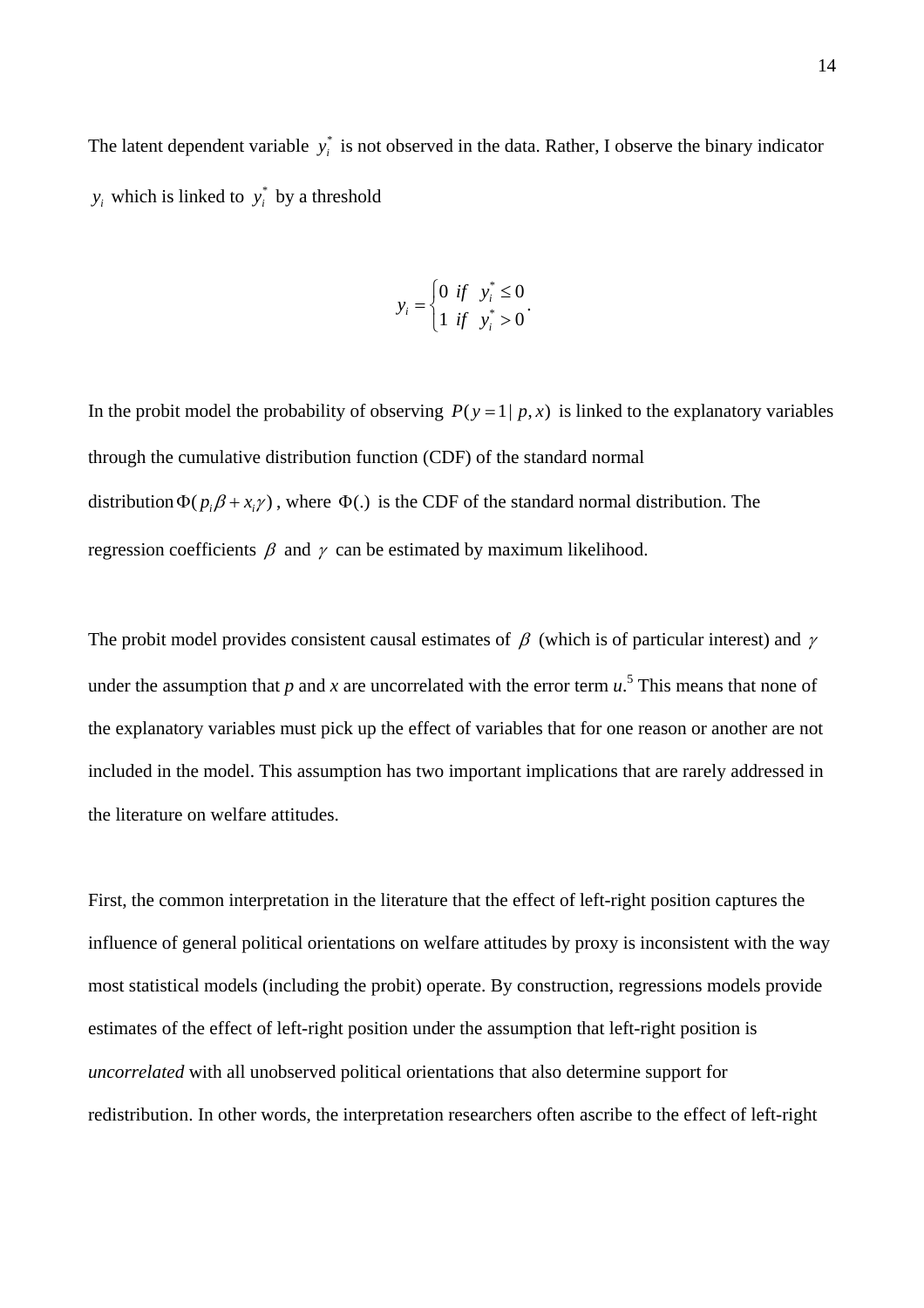position on welfare attitudes as a 'proxy' effect is incompatible with the effect that is actually estimated which, by construction, is *not* a proxy effect.

Second, if left-right position is correlated with unobserved political values and orientations in the error term that also affect the probability of supporting redistribution, estimates of  $\beta$  and  $\gamma$  will be biased. This means that the statistical model does not provide a consistent estimate of the causal effect under study.

#### FIGURE 1 HERE

The latter problem is illustrated in the upper part of Figure 1. The causal effect of left-right position on support for redistribution is  $\beta$ . Unfortunately, since left-right position is also capturing unobserved political preferences, i.e., it is correlated with the error term *u* by the unknown correlation  $\rho$ , the probit (and any other standard regression) model does not estimate  $\beta$ . Rather, the estimate of  $\beta$  becomes inconsistent since it captures both the 'true'  $\beta$  and an omitted-variable distortion factor induced by the correlation between *p* and *u*.

#### The Probit Model with Instrumental Variables

However, using an Instrumental Variable (IV) version of the probit model (see Amemiya, 1978; Wooldridge, 2002) it is possible to evaluate if left-right position is endogenous to support for redistribution and to correct for endogeneity to obtain consistent estimates of  $\beta$ . The idea behind the IV approach which is illustrated in the lower part of Figure 1 is to eliminate the correlation between left-right position and the error term *u* that leads to invalid causal inference. How can this task be accomplished? Suppose that one can find one or more so-called *instrumental variables*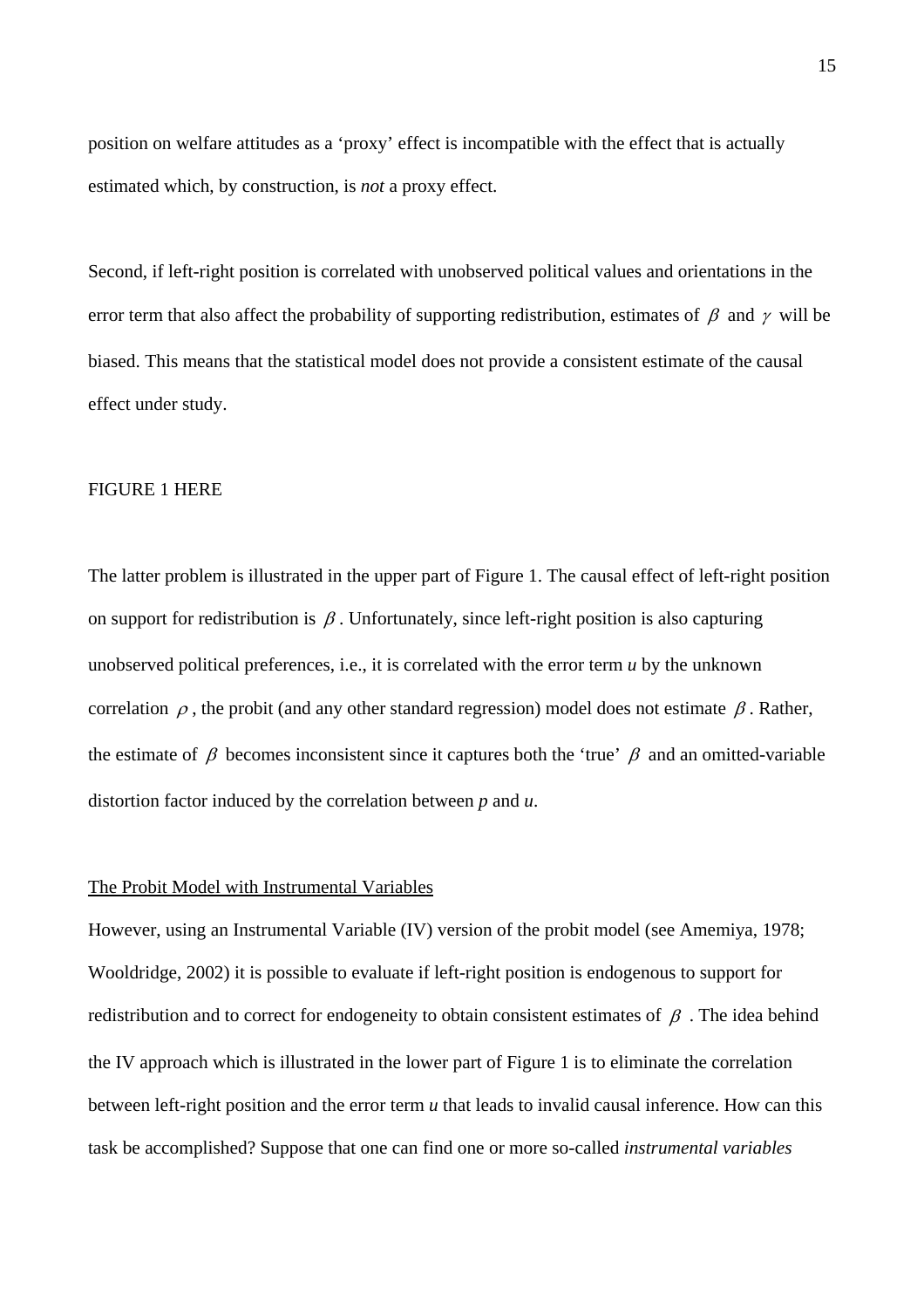(which, stacked into a vector, is called *z*) that are correlated with left-right position but which are unrelated to the error term *u* (i.e., a set of variables that satisfy  $\rho = 0$ ). Another way of saying this is that the instruments must only affect support for redistribution through left-right position. If such a set of variables exists one can extend the so-called 'second stage' probit regression in Equation (1) with the auxiliary 'first stage' regression model

$$
p_i = x_i \pi + z_i \delta + v_i \tag{2}
$$

In Equation (2) left-right position *p* is now a function of the *x*'s and the instrumental variables *z*, and the corresponding vectors of regression coefficients are  $\pi$  and  $\delta$ . The error term  $v_i$  is assumed to be normally distributed,  $v_i \square N(0, \sigma_{\nu})$ . As explained earlier, the instrumental variables in my analysis are father and mother's level of education and father's social class.

To be valid the social background instruments must fulfill two conditions. First, as suggested by political socialization theory, they must be correlated with left-right position, i.e., *relevant*. In Equation (2) this correlation is captured by the coefficient vector  $\delta$ . Second, the instruments must be uncorrelated with the error term in the second stage regression in Equation (1), *u*. This is called the *validity* assumption and means that, controlling for the *x* variables, the effect of the social background variables on support for redistribution must run *exclusively* through left-right position (in the lower part of Figure 1 this assumptions implies that there is no direct arrow from the instruments *z* to support for redistribution). Both assumptions can be tested empirically by means of a range of specification tests. These tests are described below where appropriate. In the ESS data the instruments are both relevant and validity only in Sweden, Germany, and Norway.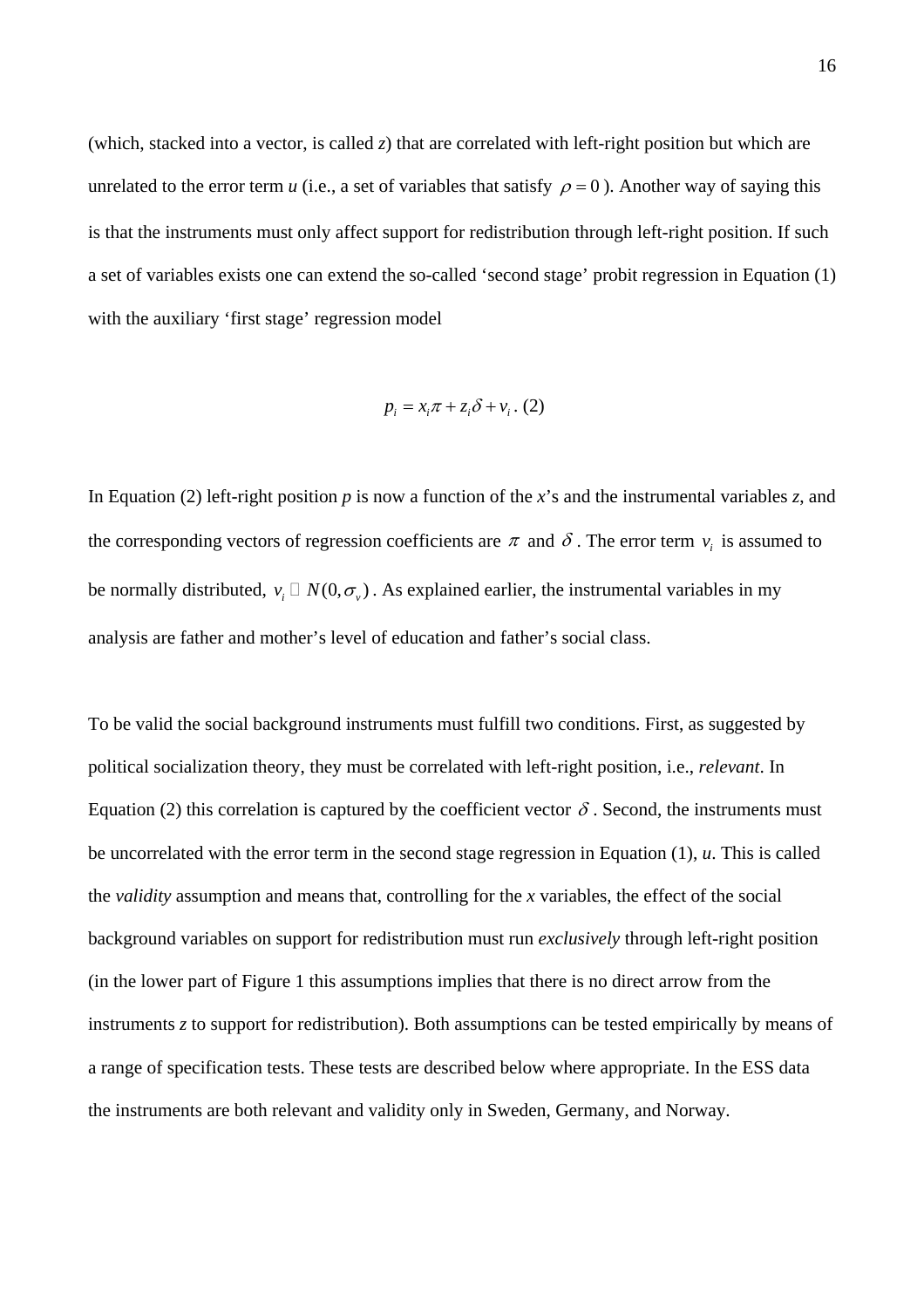If the instruments are both relevant and valid the IV-probit can be used to test for endogeneity of left-right position. The reason why is that both the *x* and *z* variables in Equation (2) are assumed to be uncorrelated with *u* in Equation (1), and, consequently, any correlation between *p* and *u* will materialize through  $\nu$ . Consequently, if left-right position  $\nu$  is endogenous in the probit model in Equation (1) the two error terms *u* and *v* will be correlated. Because I assume that *u* and *v* have joint normal distributions their covariance matrix Σ can be expressed as

$$
\Sigma = \begin{bmatrix} 1 & \rho \\ \rho & \sigma_v \end{bmatrix}.
$$

Here, the off-diagonal element  $\rho$  represents the covariance between *u* and *v* and can be interpreted as a direct measure of whether left-right position is endogenous to support for redistribution. By testing if  $\rho$  is significantly different from 0 it is possible to determine if left-right position is endogenous by being correlated with unobserved political preferences that also determine support for redistribution.

Furthermore, if it turns out that left-right position is endogenous the IV approach can be used to recover a consistent estimate of the causal effect  $\beta$ . <sup>6</sup> [T](#page-39-5)he reason why is that since both the instruments *z* and the socioeconomic variables *x* in Equation (2) are assumed to be uncorrelated with the error term  $u$  in Equation (1), one may simply run the first stage regression in Equation (2), obtain the predicted values of left-right position from this regression,  $\tilde{p}$ , and insert the values of  $\tilde{p}$ into the second stage probit model in Equation (1) instead of the original values of *p*. Furthermore, because the *z* and *x* variables that 'produce'  $\tilde{p}$  in the first stage regression are uncorrelated with *u* this will also be the case for  $\tilde{p}$ . Consequently, provided that the instruments are relevant and valid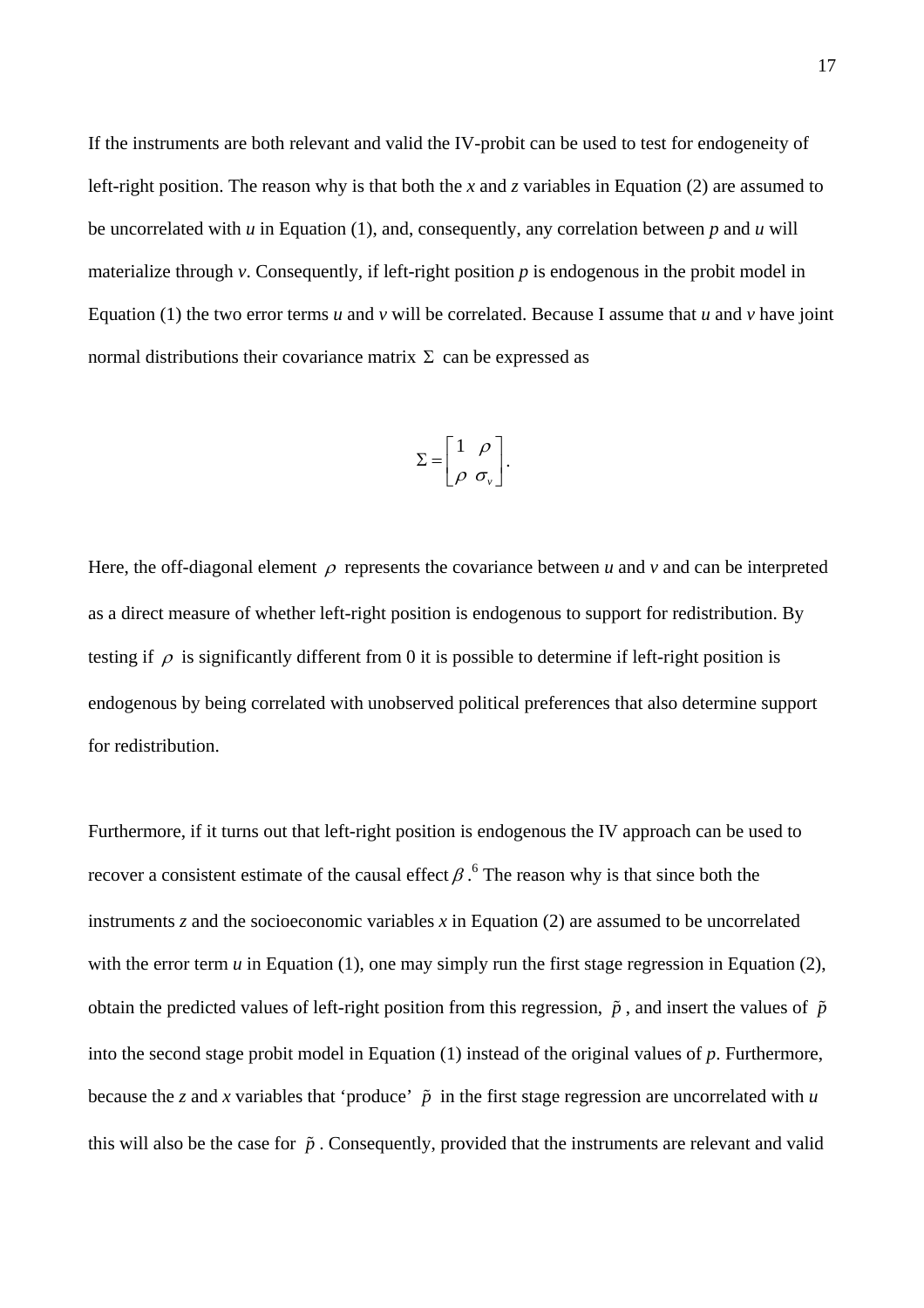the IV method can be used to obtain a consistent estimate of the causal effect of left-right position on support for redistribution,  $\beta$ . Equations (1) and (2) are optimized simultaneously by maximum likelihood to obtain the parameters  $\beta$ ,  $\gamma$ ,  $\delta$ ,  $\rho$ , and  $\sigma$ .

#### RESULTS

The presentation of the results is divided into three subsections. In the first section I evaluate if subjective left-right position can be treated as a valid, exogenous predictor of support for redistribution in the three countries under study. In the second section I compare the results from the standard probit and the IV-probit and analyze the causal effect of left-right position on support for redistribution. In the third section I evaluate the performance and reliability of my IV-probit models.

#### TABLE 2 HERE

Table 2 shows the results of the empirical analysis for Sweden, Germany, and Norway. For each country I show results from two different model specifications: The standard probit model and the IV-probit. The lower part of Table 2 summarizes some results from the first stage regressions (cf., Equation (2)) and a number of diagnostics tests.

The first important question is whether the probit model provides consistent and meaningful estimates of the causal effect of subjective left-right position on support for redistribution. In all three countries I find that left-right position has a highly significant positive effect on the probability of supporting redistribution, although the magnitudes of the coefficients differ (.178 for Sweden; .086 for Germany; and .176 for Norway). As predicted by the political values perspective,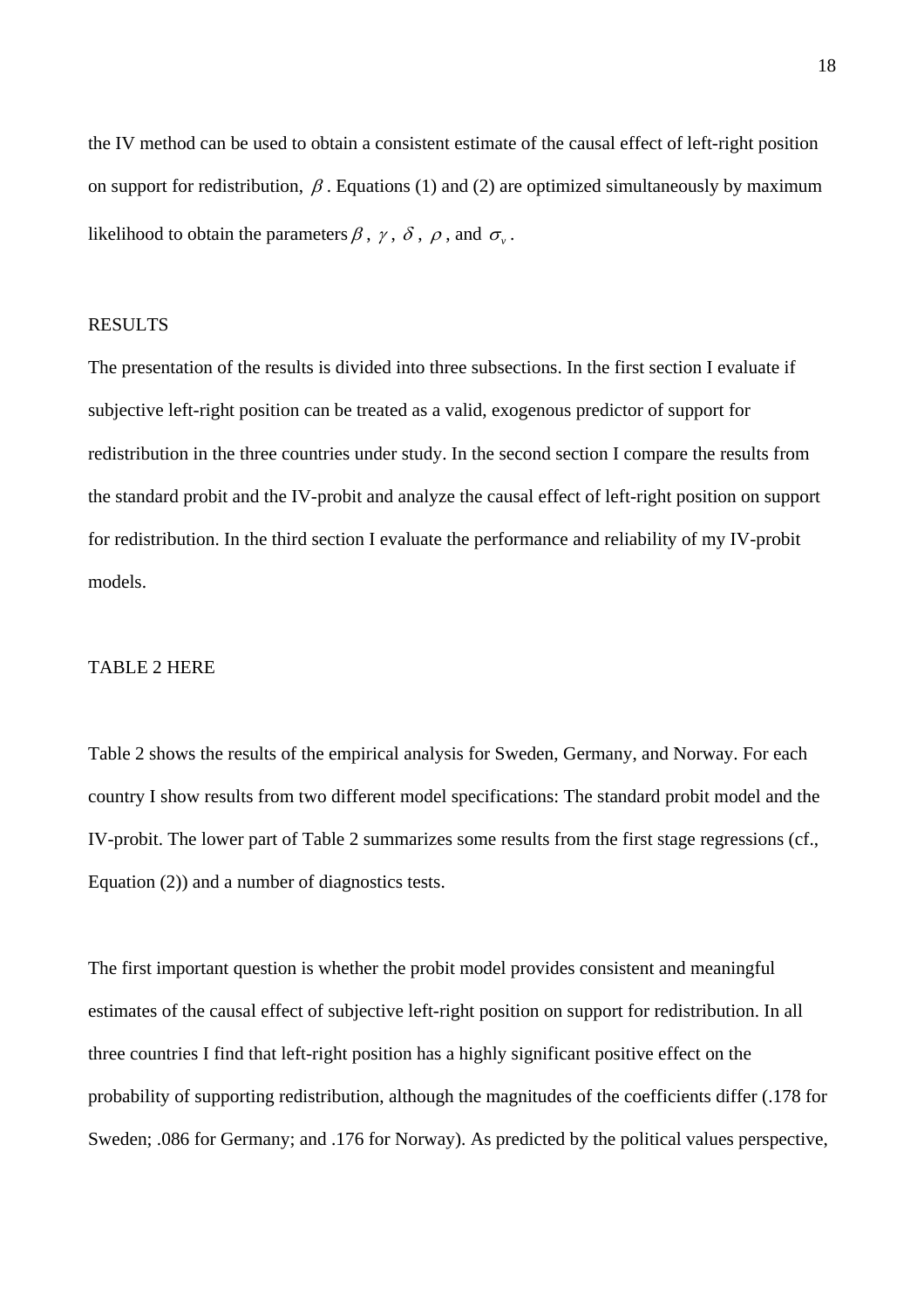this finding suggests that the more respondents perceive themselves as having a left-wing orientation the more likely it is that they also believe that the government should take measures to reduce differences in income levels. I.e., people with left-wing political values appear more likely to support redistribution than people with right-wing values.

But does that mean, as suggested by theory, that having a left-wing political orientation *causes* people to support redistribution? The main concern is that the variable measuring subjective leftright orientation variable captures not only the effect of left-right position but also the effect of unobserved political orientations that also determine if they support redistribution. If this is the case the probit model does not estimate a causal effect of left-right position because this effect is distorted by the correlation between left-right position and unobserved political values. The IVprobit model formally tests for endogeneity of left-right position. In the lower part of Table 2 I report Wald tests of the hypothesis  $\rho = 0$ , i.e., tests of whether left-right position is endogenous. For Sweden and Germany the hypothesis of no correlation is strongly rejected ( $p < .001$ ), whereas in the Norwegian case the test is borderline significant ( $p = .074$ ). Consequently, there is strong evidence that left-right position is endogenous and that the effects of left-right position on support for redistribution in the three countries do not represent causal effects.

When inspecting the results from the IV-probit models, I find that in all three countries the causal effect of left-right position on the probability of supporting redistribution is much higher than in the probit model. For Sweden and Norway the estimated coefficients in the IV-probit are about twice as large as in the probit model and for Germany the coefficient from the IV-probit is more than five times higher. Again, the empirical evidence supports the theoretical expectation that political values affect support for redistribution. However, to fully gauge the differences in effects between the two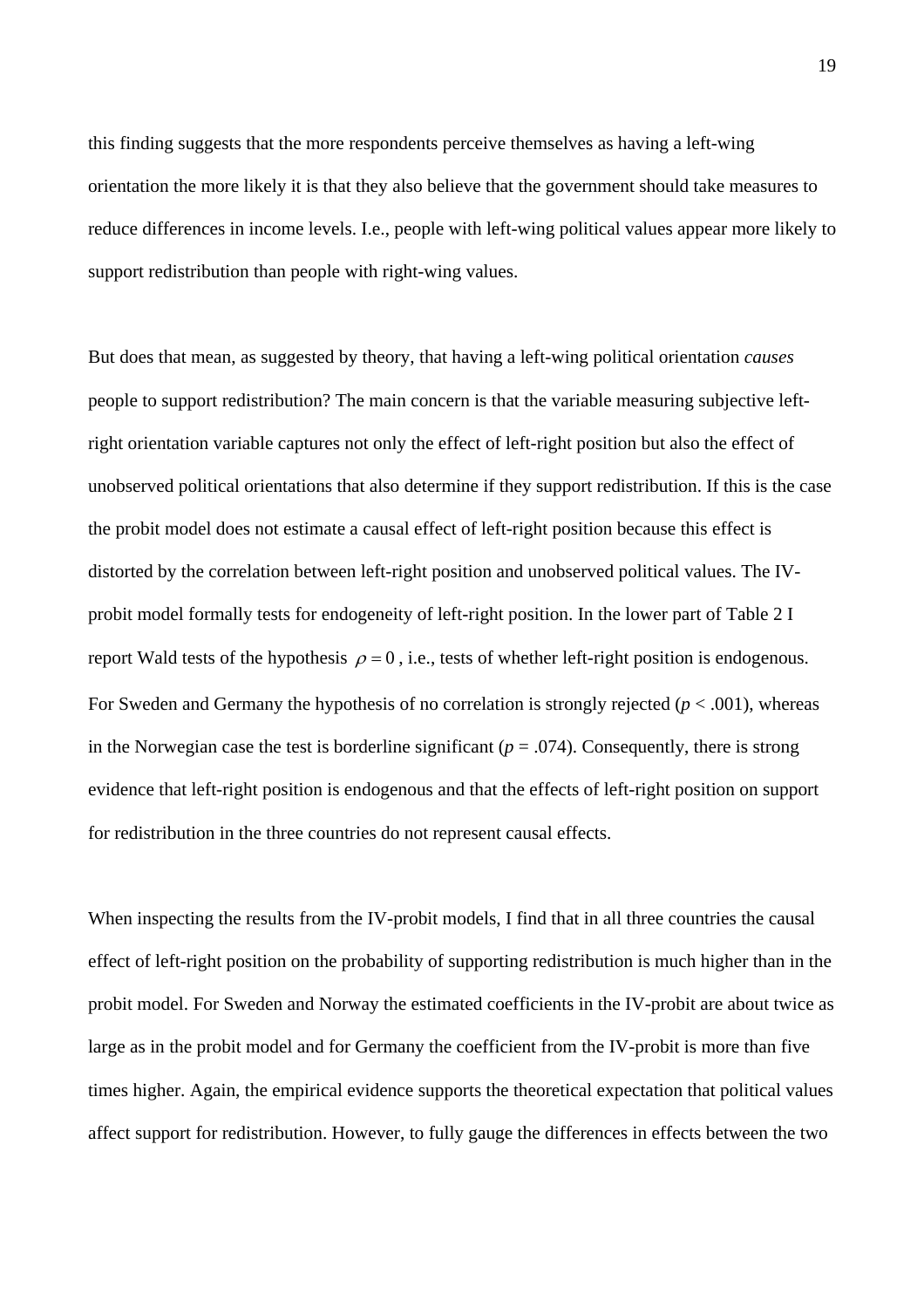model specifications I calculated marginal effects of left-right position on the probability of supporting redistribution across all values of left-right position. These marginal effects are shown in Figure 2-4, and illustrate how – holding the other explanatory variables fixed<sup>[7](#page-39-6)</sup> – moving up on the scale of left-right position increases the probability of supporting redistribution.

#### FIGURES 2, 3, AND 4 HERE

In all three countries, the impact of differences between small and large values of left-right position is much stronger in the IV model (dotted lines) than in the probit model (solid lines). This is not surprising since the estimates of the causal effect of left-right position are much higher in the IV model than in the probit model. As seen in the figures, the probit model generally assigns respondents with very right-wing values (i.e., a low value on the scale) too high probabilities of supporting redistribution and respondents with very left-wing values too low probabilities. In the case of Germany the results from the probit model are completely misleading and seriously underestimate the causal effect of left-right position on the probability of supporting redistribution.

It should be noted that the probit and IV-probit models do not identify the same effect of left-right position. The probit model identifies a general population effect, but, in this case, the probit model is inconsistent because left-right position is endogenous. In contrast, the IV model identifies the causal effect of left-right position on support for redistribution *using only variation in left-right position that is attributable to the social background variables*. The IV estimate should then be interpreted as a 'local' causal effect or, in this specific application, as a 'political socialization effect'. This aspect of the IV method has both advantages and disadvantages.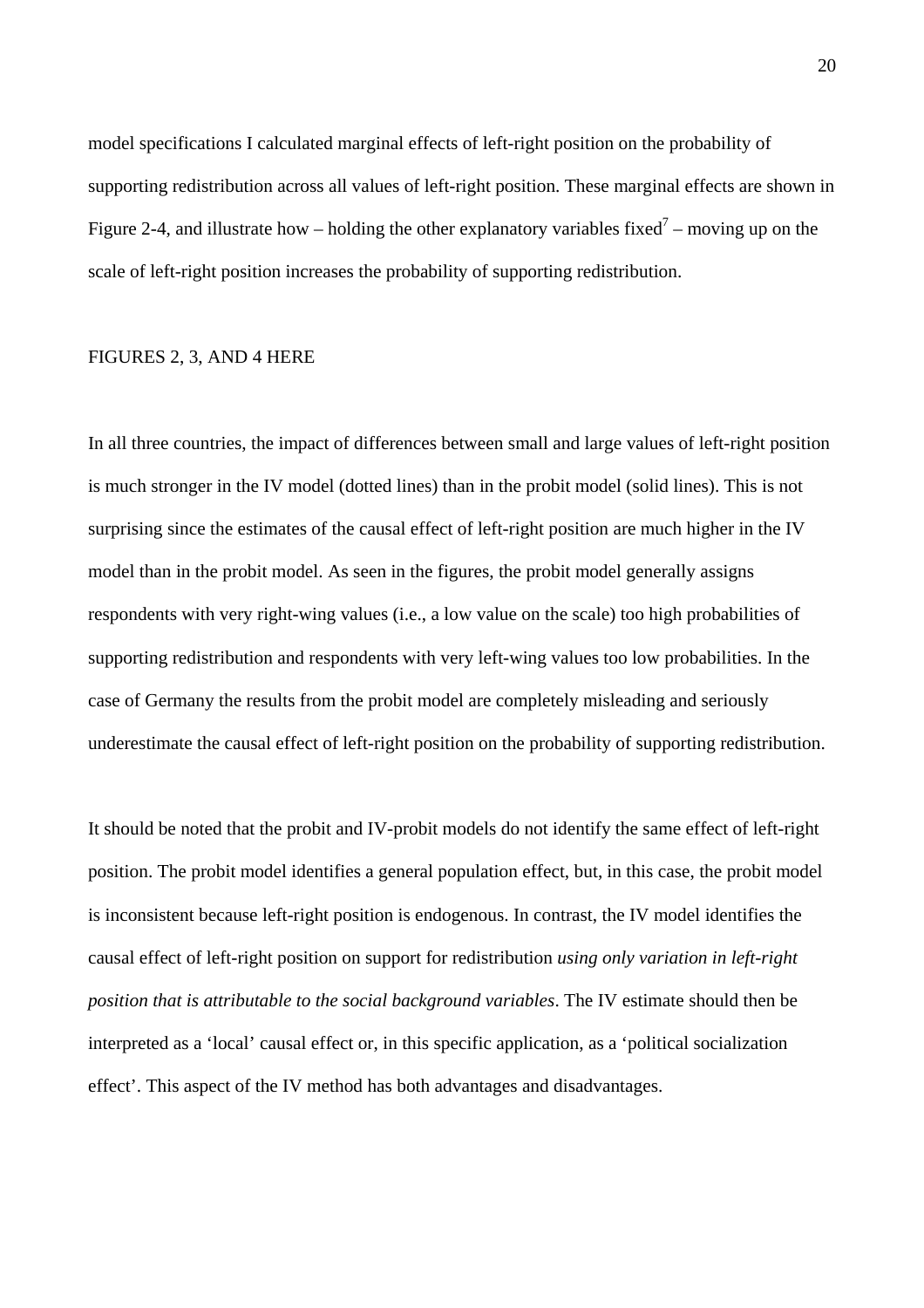One important advantage is that the causal effect has a very specific theoretical interpretation. Thus, the IV causal effect *is* the effect of how individuals who have been 'exposed' to different socialization experiences that have shaped their left-right orientation form attitudes towards redistribution. The disadvantage of the IV approach is that normally it does not identify a causal effect that can be generalized to a global population. However, in this application this may not be a central problem because all respondents have been subjected to political socialization (i.e., there are no 'non-compliers').

But how well does the IV procedure perform? Table 2 also reports results from the first stage regressions of left-right position on the instruments and the *x* variables (cf. Equation 2). To recall, the first stage regression separates the 'good' part of the variation in left-right position that is uncorrelated with unobserved political values from the 'bad' part that is correlated with unobserved political values. In order to carry out this separation of variation the first stage regression uses father and mother's level of education and father's social class to predict the respondent's score on the left-right scale.

From Table 2 I find that in Germany mother's education has a positive effect on left-right position, meaning that respondents whose mothers have higher education tend to be more left-wing. In Norway I find a negative effect for father's education, and in Sweden parents' education has no effect on left-right position. The results for father's social class are more uniform across the three countries. Generally, I find that respondents express more left-wing political orientations if they originate in lower rather than higher social class positions. These results fit the political socialization argument and findings from previous studies (e.g., Dobratz & Kourvetaris, 1984; Svallfors, 2006).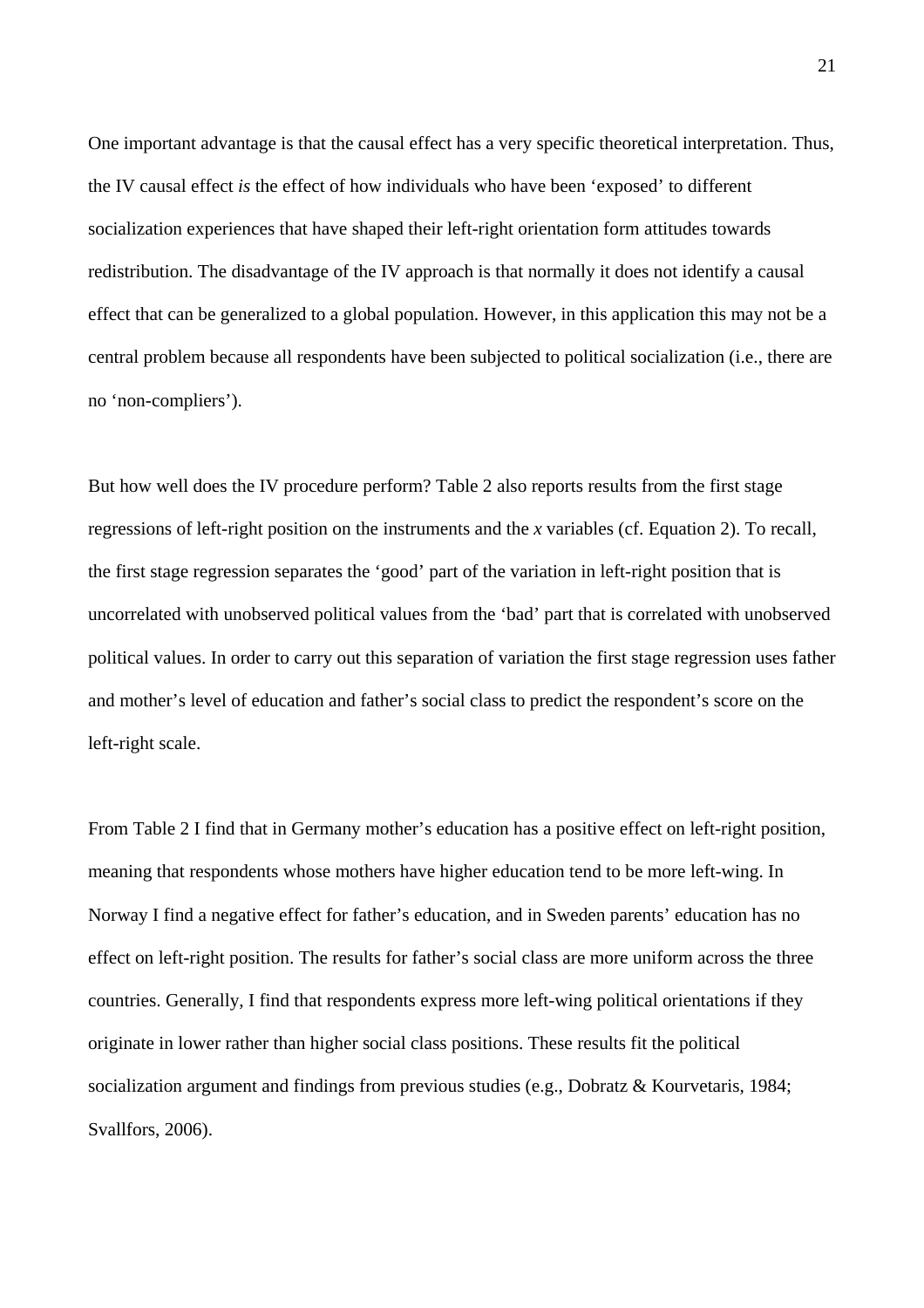More formally, in addition to visual inspection of the first stage results Table 2 also reports results from *F*-tests of instrument relevance. One of the important assumptions behind the IV method is that the correlation between the instruments and left-right position is 'sufficiently' high to warrant reliable inference. The *F*-test is a standard IV test of whether this correlation is 'sufficiently' high, with the null-hypothesis being that it is not (e.g., Staiger & Stock, 1997). As can be seen in Table 2, in all three countries the *F*-test is highly significant ( $p < .001$ ) indicating that the instruments are relevant.

Finally, I also test instrument validity. The main motivation for using instrumental variables is that, conditional on the observed variables, they are believed to be uncorrelated with the error term *u* in Equation (1) that summarizes the effect of unobserved variables which also affect the probability of supporting redistribution. When multiple instruments are available it is possible to apply an overidentification test to evaluate the assumption of no correlation between the instrumental variables and *u* (Baum et al., 2003; Wooldridge, 2002). Table 2 reports the results from overidentification tests for each of the three countries. The null-hypothesis in the overidentification test is that the instruments are uncorrelated with  $u$ .<sup>8</sup> [A](#page-39-7)s seen in Table 2, in all three countries the *p*values for the overidentification tests are insignificant at  $p < .05$  thereby confirming that the instruments are valid. The overidentification tests then corroborate the requirement for IV validity that the social background variables affect support for redistribution only through left-right position.

#### **CONCLUSION**

In this paper I test one of the major theoretical explanations of why people support the welfare state: political values and orientations. The argument in this theoretical perspective is that, in addition to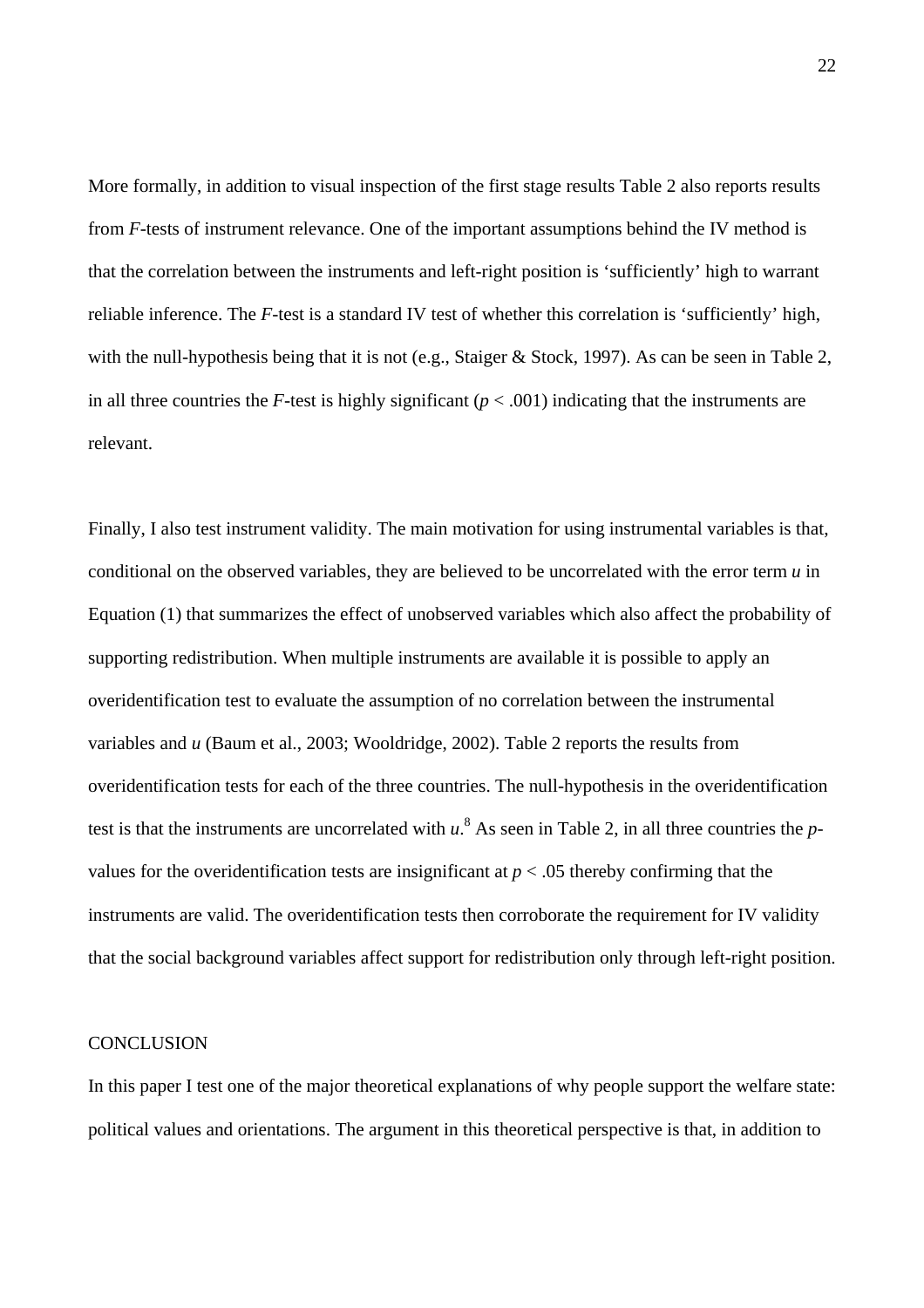objective self-interest, the individual's political values and beliefs have an independent causal effect on support for the welfare state.

Unfortunately, the individual's political values, often conceptualized by subjective left-right position, and their causal effect on welfare support is very difficult to identify with traditional crosssectional data. The main problem is that cross-sectional data in which left-right position and support for the welfare state is observed simultaneously cannot tell if left-right position has a causal effect on support for the welfare state or if the opposite explanation is true. Furthermore, treating left-right position as an exogenous causal predictor of welfare support in empirical analysis may lead to inconsistent results because left-right position is correlated with unobserved political values that also determine if people support the welfare state. The existing literature has failed to address this problem.

In this paper I take an alternative approach. Theory says that left-right position should affect welfare support and not vice versa, but how is it possible to determine this causal effect consistently? I exploit the fact that individuals' left-right position in adulthood is partly determined by socialization mechanisms to specify the causal order of the relationship between left-right position and, in this case, support for redistribution. My causal model says that socioeconomic origins (as measured by parents' level of education and father's social class) affect support for redistribution indirectly by shaping individuals' subjective placement on the left-right scale. This model extends standard cross-sectional data with a time dimension and leads to a causal model of the relationship between left-right position and support for redistribution that can be tested empirically.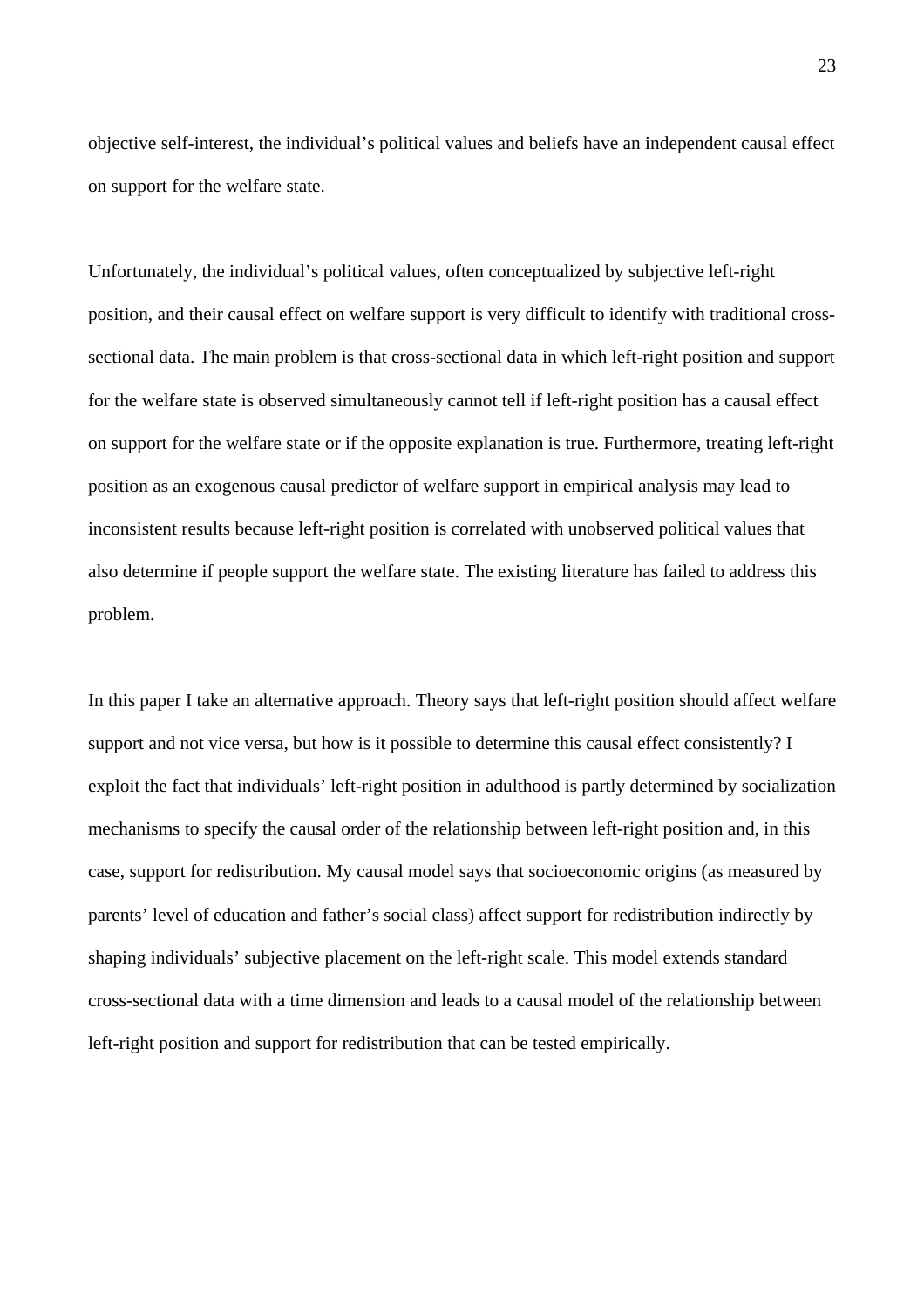Analyzing data from Sweden, Germany, and Norway from the first two waves of the European Social Survey, I find strong evidence that left-right position is endogenous to support for redistribution. Furthermore, when applying the IV method I find that the standard probit model severely underestimates the causal effect of left-right position on the probability of supporting redistribution. In fact, and as suggested by theory, there is a strong socialization-based causal effect of left-right position on support for redistribution.

Several suggestions for future research and limitations in the present analysis should be mentioned. First, my analysis clearly demonstrates that subjective variables such as left-right position should not under normal conditions be used as explanatory variables when analyzing determinants of welfare attitudes. In standard applications these variables cause endogeneity bias and lead to inconsistent results. A comparison of the coefficients of the explanatory variables in the probit and IV-probit models in Table 2 shows that endogeneity affects not only the estimated coefficient of left-right position but practically all variables in the model.

Second, researchers need to think hard about how the political values perspective can be analyzed empirically. If subjective measures which are intended as proxies for political values cannot normally be used as explanatory variables other strategies should be developed. The IV approach in this paper represents one possible solution to this problem but other avenues should be explored further.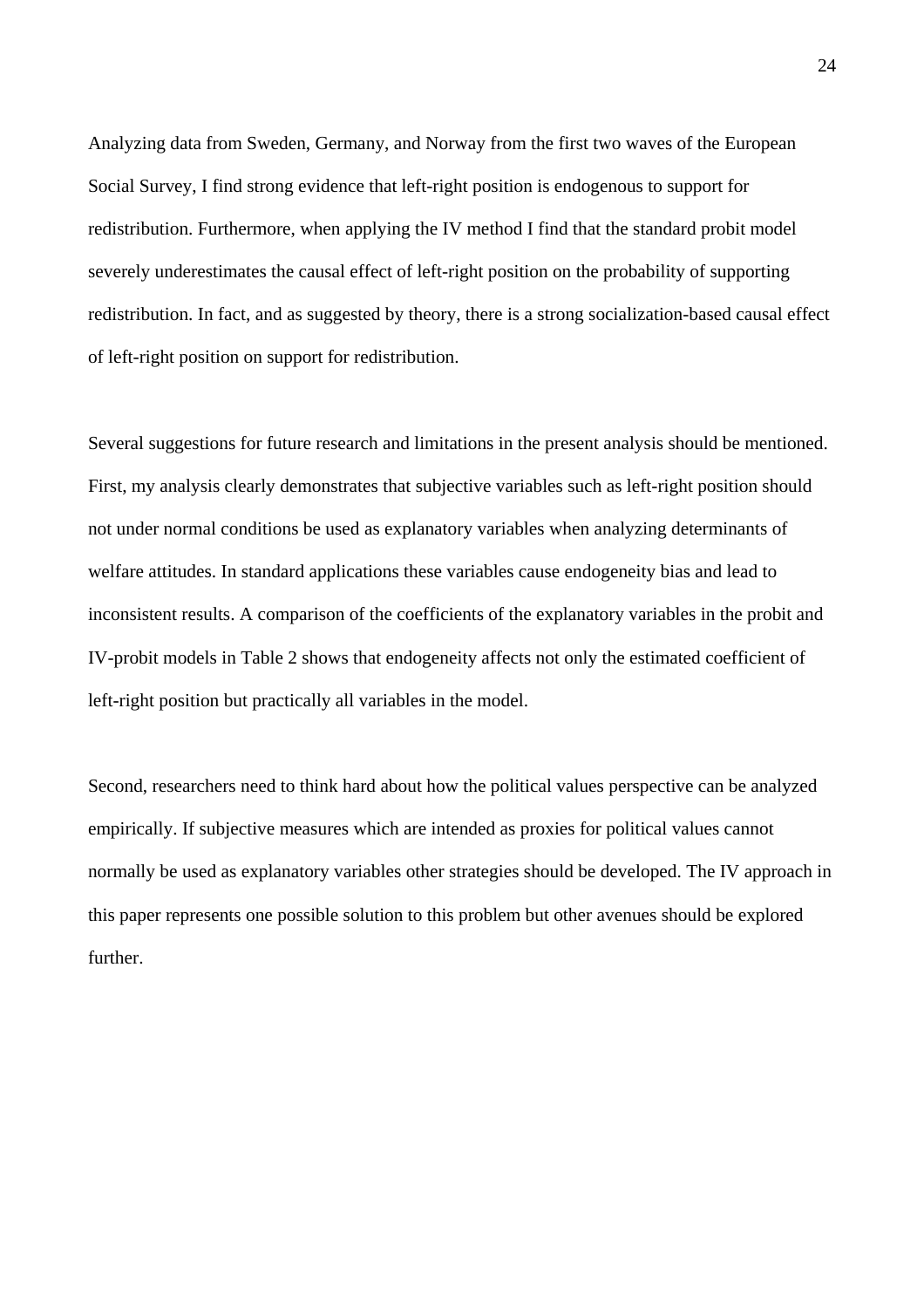|                                 | Sweden        | Germany       | Norway        |
|---------------------------------|---------------|---------------|---------------|
| Support for                     | .66(.47)      | .57(.49)      | .67(.46)      |
| redistribution                  |               |               |               |
| Left-right position             | 4.95(2.32)    | 5.45(1.82)    | 4.80(2.05)    |
| Social class:                   |               |               |               |
| Service class I                 | .09(.29)      | .08(.27)      | .10(.29)      |
| Service class II                | .20(.40)      | .16(.36)      | .18(.39)      |
| Routine non-manual              | .29(.46)      | .25(.44)      | .32(.47)      |
| Self-employed                   | .11(.31)      | .10(.30)      | .12(.32)      |
| Skilled worker                  | .19(.39)      | .23(.42)      | .18(.39)      |
| Unskilled worker                | .08(.26)      | .07(.26)      | .07(.25)      |
| Class position<br>indeterminate | .04(.20)      | .11(.31)      | .03(.17)      |
| Years of education              | 12.05(3.47)   | 12.88 (3.27)  | 13.21(3.59)   |
| <b>Employment status</b>        |               |               |               |
| Employed                        | .60(.49)      | .49(.50)      | .67(.47)      |
| Retired                         | .18(.39)      | .24(.43)      | .16(.37)      |
| Unemployed                      | .04(.21)      | .09(.29)      | .04(.20)      |
| Other                           | .18(.38)      | .18(.38)      | .13(.34)      |
| Gender $($ = male)              | .51(.50)      | .48(.50)      | .51(.50)      |
| Age                             | 46.56 (18.72) | 46.53 (17.86) | 46.66 (17.18) |
| Wave $($ = wave 2)              | .49(.50)      | .50(.50)      | .46(.50)      |
| Father's education              | 2.01(1.75)    | 3.31(1.05)    | 2.87(1.48)    |
| Mother's education              | 1.92(1.59)    | 2.64(.86)     | 2.59(1.32)    |
| Father's social class           |               |               |               |
| Service class I                 | .13(.34)      | .11(.31)      | .17(0.37)     |
| Service class II                | .12(.32)      | .15(.36)      | .15(.36)      |
| Routine non-manual              | .18(.38)      | .27(.44)      | .16(.37)      |
| Self-employed                   | .25(.43)      | .13(.33)      | .27(.45)      |
| Worker                          | .20(.40)      | .15(.36)      | .15(.36)      |
| Class position                  | .12(.32)      | .19(.39)      | .10(.30)      |
| indeterminate                   |               |               |               |
| $\overline{N}$                  | 3,947         | 5,789         | 3,796         |

Table 1 Descriptive statistics. Means with standard deviations in parenthesis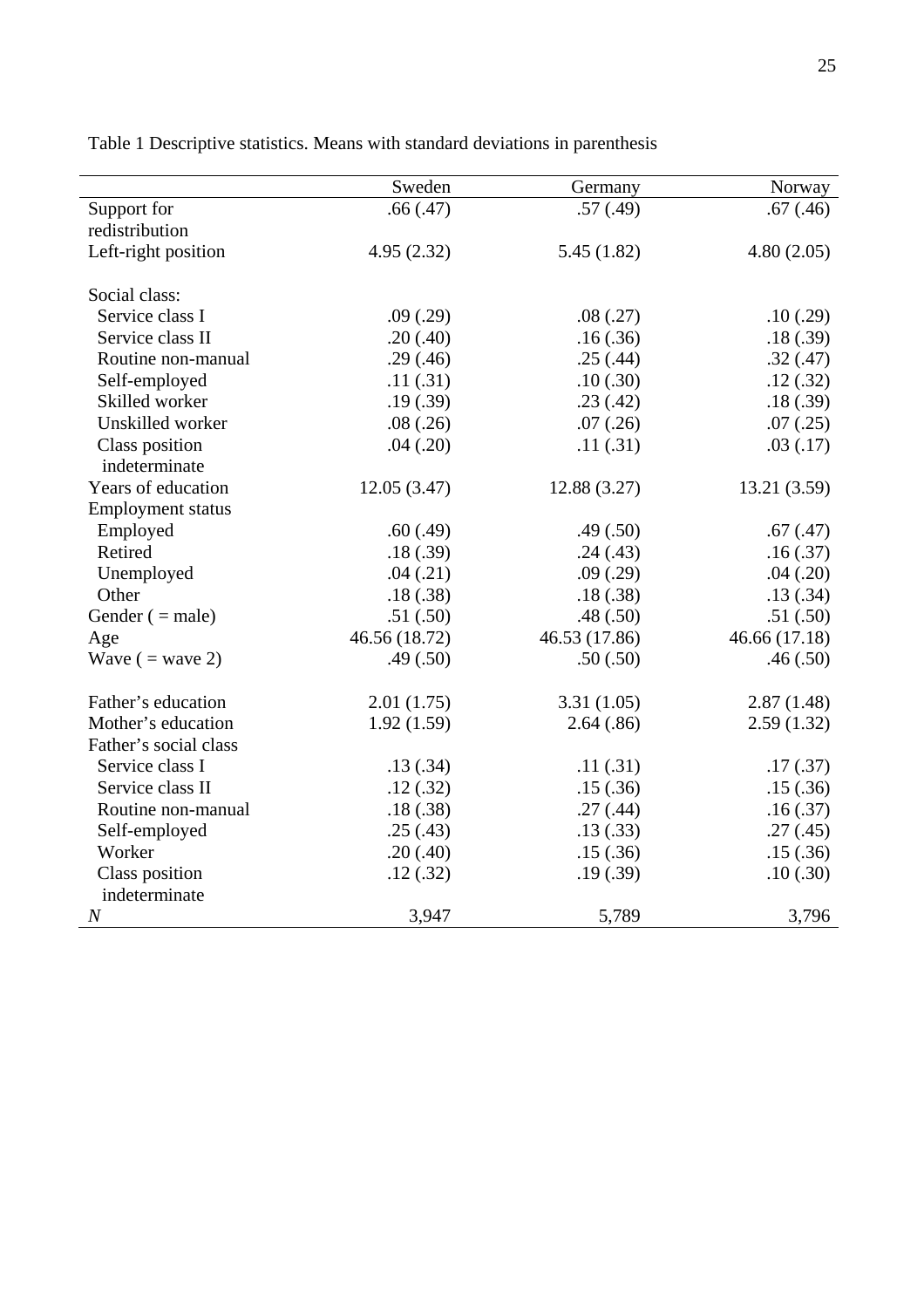|                              | Sweden             |                       | Germany            |                       | Norway             |                       |
|------------------------------|--------------------|-----------------------|--------------------|-----------------------|--------------------|-----------------------|
| Second stage                 | Probit             | IV-probit             | Probit             | IV-probit             | Probit             | IV-probit             |
| regression:                  |                    |                       |                    |                       |                    |                       |
| Left-right position          | .178               | .391                  | .086               | .480                  | .176               | .331                  |
|                              | $(.010)$ ***       | $(.036)$ ***          | $(.010)$ ***       | $(.035)$ ***          | $(.011)$ ***       | $(.075)$ ***          |
| Service class I <sup>a</sup> |                    |                       |                    |                       |                    |                       |
| Service class II             | .271               | .131                  | .031               | .004                  | .154               | .145                  |
|                              | $(.084)$ ***       | (.087)                | (.074)             | (.068)                | $(.086)^{\dagger}$ | $(.085)^{\dagger}$    |
| Routine non-manual           | .514               | .256                  | .091               | .121                  | .257               | .262                  |
|                              | $(.090)$ ***       | $(.108)*$             | (.075)             | $(.068)^{\dagger}$    | $(.086)$ **        | $(.086)$ **           |
| Self-employed                | .227               | .350                  | $-159$             | .144                  | .179               | .232                  |
|                              | $(.099)*$          | $(.098)$ ***          | $(.083)^{\dagger}$ | $(.086)$ <sup>†</sup> | $(.097)^{\dagger}$ | $(.098)*$             |
| Skilled worker               | .516               | .202                  | .299               | .225                  | .503               | .485                  |
|                              | $(.096)$ ***       | (.124)                | $(.078)$ ***       | $(.073)**$            | $(.095)$ ***       | $(.102)$ ***          |
| Unskilled worker             | .566               | .169                  | .327               | .278                  | .229               | .215                  |
|                              | $(.124)$ ***       | (.149)                | $(.100)$ ***       | $(.092)$ **           | $(.120)^{\dagger}$ | $(.121)^{\dagger}$    |
| Years of education           | $-0.014$           | $-0.006$              | $-.020$            | $-0.036$              | $-.015$            | $-0.019$              |
|                              | $(.008)^{\dagger}$ | (.009)                | $(.007)$ **        | $(.007)$ ***          | $(.008)*$          | $(.008)*$             |
| Employed <sup>a</sup>        |                    |                       |                    |                       |                    |                       |
| Retired                      | $-.197$            | $-.127$               | .288               | .147                  | $-0.018$           | .019                  |
|                              | $(.088)^*$         | (.089)                | $(.062)$ ***       | $(.064)*$             | (.087)             | (.087)                |
| Unemployed                   | $-.028$            | $-.141$               | .505               | .297                  | .195               | .244                  |
|                              | (.112)             | (.112)                | $(.068)$ ***       | $(.079)$ ***          | $(.112)^{T}$       | $(.116)^*$            |
|                              | $-.273$            | $-.211$               | $-.127$            | .027                  | $-.246$            | $-.151$               |
| Gender $(=$ male)            |                    |                       |                    |                       |                    |                       |
|                              | $(.050)$ ***       | $(.057)$ ***          | $(.040)$ ***       | (.043)                | $(.050)$ ***       | $(.071)*$             |
| Age                          | .010               | .010                  | $-.001$            | .003                  | .009               | .008                  |
|                              | $(.002)$ ***       | $(.002)$ ***          | (.001)             | $(.002)*$             | $(.002)$ ***       | $(.002)$ ***          |
| Wave $($ = wave 2)           | .011               | .075                  | $-0.012$           | $-.048$               | $-.226$            | $-.250$               |
|                              | (.045)             | $(.046)$ <sup>†</sup> | (.039)             | (.033)                | $(.045)$ ***       | $(.046)$ ***          |
| Size of residential          | $-.048$            | $-0.046$              | $-.005$            | $-.063$               | $-.053$            | $-.034$               |
| area                         | $(.020)*$          | $(.020)*$             | (.016)             | $(.016)$ ***          | $(.018)$ **        | (.022)                |
| Intercept                    | $-0.753$           | $-1.853$              | $-.099$            | $-2.127$              | $-.414$            | $-1.165$              |
|                              | $(.200)$ ***       | $(.279)$ ***          | (.168)             | $(.254)$ ***          | $(.190)$ *         | $(.413)$ **           |
| First stage                  |                    |                       |                    |                       |                    |                       |
| regression:b                 |                    |                       |                    |                       |                    |                       |
| Father's education           |                    | $-.034$               |                    | .015                  |                    | $-.130$               |
|                              |                    | (.028)                |                    | (.022)                |                    | $(.032)$ ***          |
| Mother's education           |                    | $-.029$               |                    | .075                  |                    | .002                  |
|                              |                    | (.030)                |                    | $(.027)$ **           |                    | (.030)                |
| Father's social class        |                    |                       |                    |                       |                    |                       |
| Service class I <sup>a</sup> |                    |                       |                    |                       |                    |                       |
| Service class II             |                    | .444                  |                    | .203                  |                    | .213                  |
|                              |                    | $(.137)$ ***          |                    | $(.073)$ **           |                    | $(.116)$ <sup>†</sup> |
| Routine non-manual           |                    | .490                  |                    | .193                  |                    | .253                  |
|                              |                    | $(.134)$ ***          |                    | $(.069)$ **           |                    | $(.123)*$             |
| Self-employed                |                    | $-.060$               |                    | $-.283$               |                    | $-.031$               |

Table 2 Probit and IV probit models of support for redistribution, Parameter estimates with standard errors in parenthesis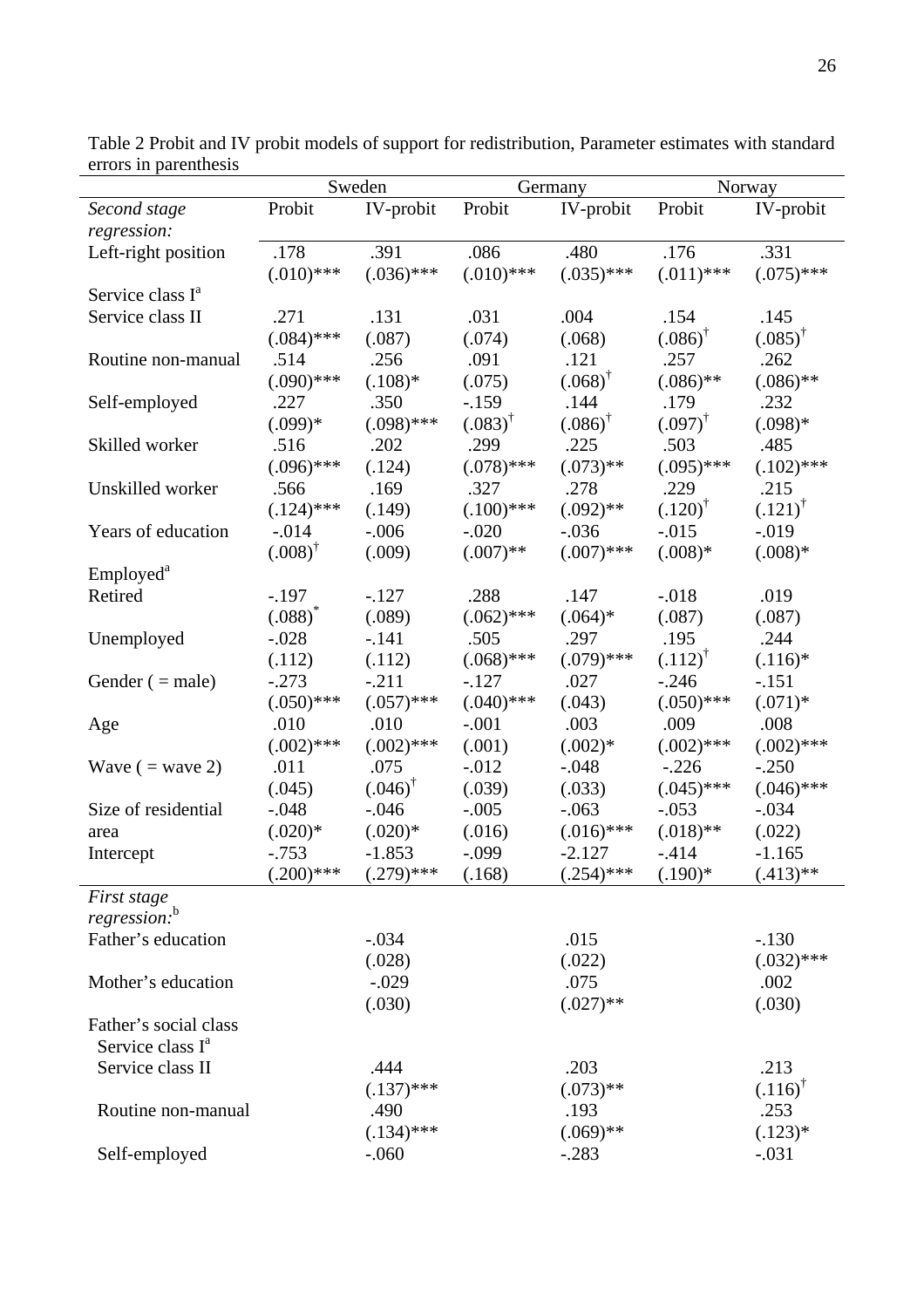|                                 |          | (.125)       |          | $(.089)$ *** |          | (.111)             |
|---------------------------------|----------|--------------|----------|--------------|----------|--------------------|
| Worker                          |          | .719         |          | .263         |          | .252               |
|                                 |          | $(.145)$ *** |          | $(.084)$ **  |          | $(.130)*$          |
| Other class                     |          | .539         |          | .201         |          | .390               |
|                                 |          | $(.163)$ *** |          | $(.078)*$    |          | $(.145)$ **        |
| Intercept                       |          | 4.895        |          | 4.556        |          | 4.759              |
|                                 |          | $(.374)$ *** |          | $(.259)$ *** |          | $(.319)$ ***       |
| <i>P</i> -value for first stage |          | $(F=10.34),$ |          | $(F=7.22),$  |          | $(F=6.77),$        |
| $F$ -test                       |          | .000         |          | .000         |          | .000               |
| <i>P</i> -value for             |          | .583         |          | .179         |          | .939               |
| overidentification test         |          |              |          |              |          |                    |
| <i>P</i> -value for Wald test   |          | .000         |          | .000         |          | .074               |
| of $\rho = 0$                   |          |              |          |              |          |                    |
| $\rho$                          |          | $-.550$      |          | $-0.763$     |          | $-.348$            |
|                                 |          | $(.108)$ *** |          | $(.073)$ *** |          | $(.195)^{\dagger}$ |
| $\sigma_{v}$                    |          | 2.230        |          | 1.778        |          | 2.001              |
|                                 |          | $(.027)$ *** |          | $(.018)$ *** |          | $(.024)$ ***       |
| Log-likelihood                  | $-2,092$ | $-9,218$     | $-3,393$ | $-12,852$    | $-2,115$ | $-9,556$           |
| $\boldsymbol{N}$                | 3,730    | 3,320        | 5,201    | 4,861        | 3,700    | 3,563              |

*Note*: \*\*\*  $p < .001$ , \*\*  $p < .01$ , \*  $p < .05$ ,  $\dagger$   $p < .10$  (two-tailed), <sup>a</sup> reference category, <sup>b</sup> dependent variable = left-right position. First stage IV regressions include all the socioeconomic and demographic variables (results not shown to conserve space). All models also include a dummy variable for missing social class position.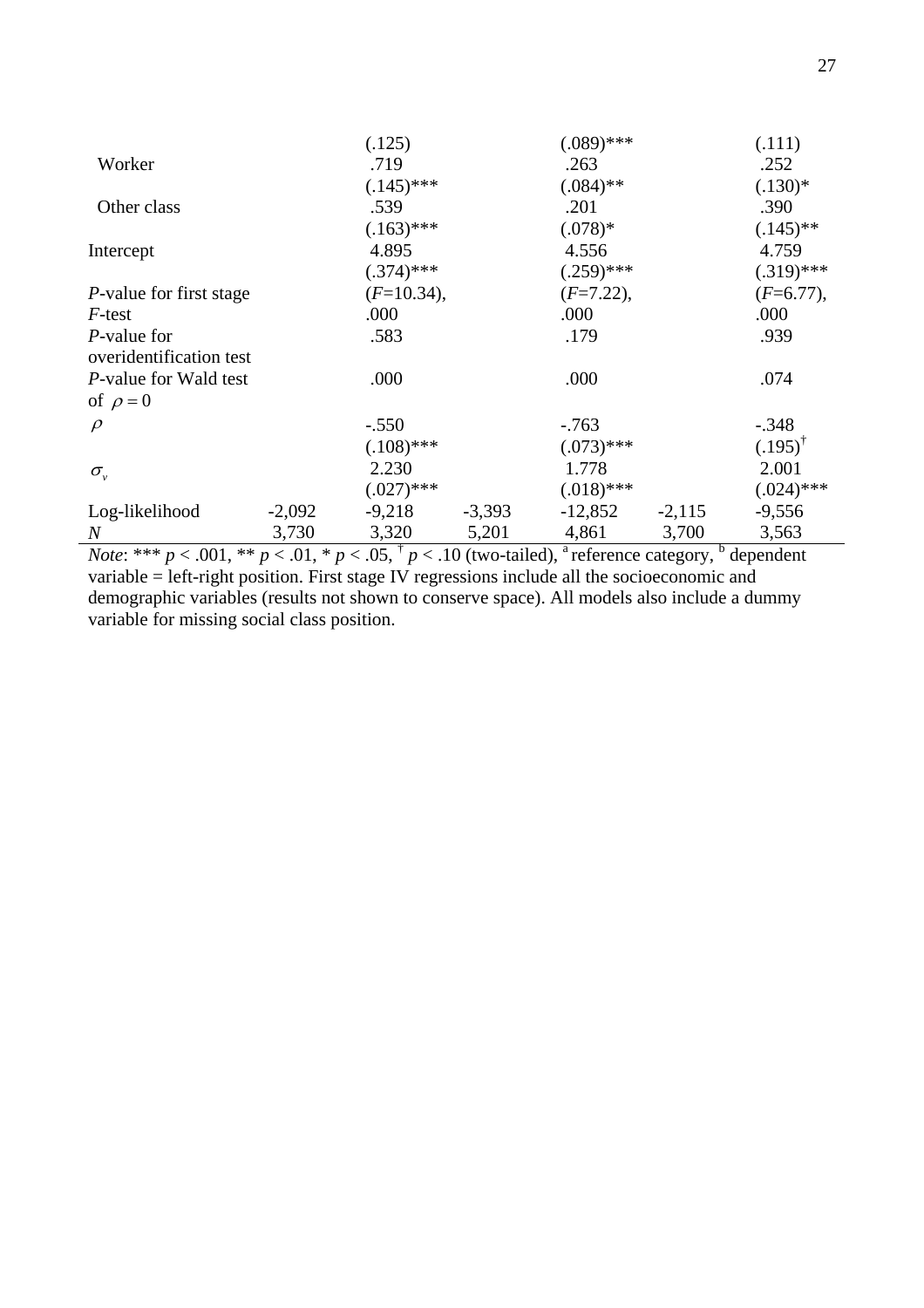

### Figure 1 Illustration of endogeneity and IV estimation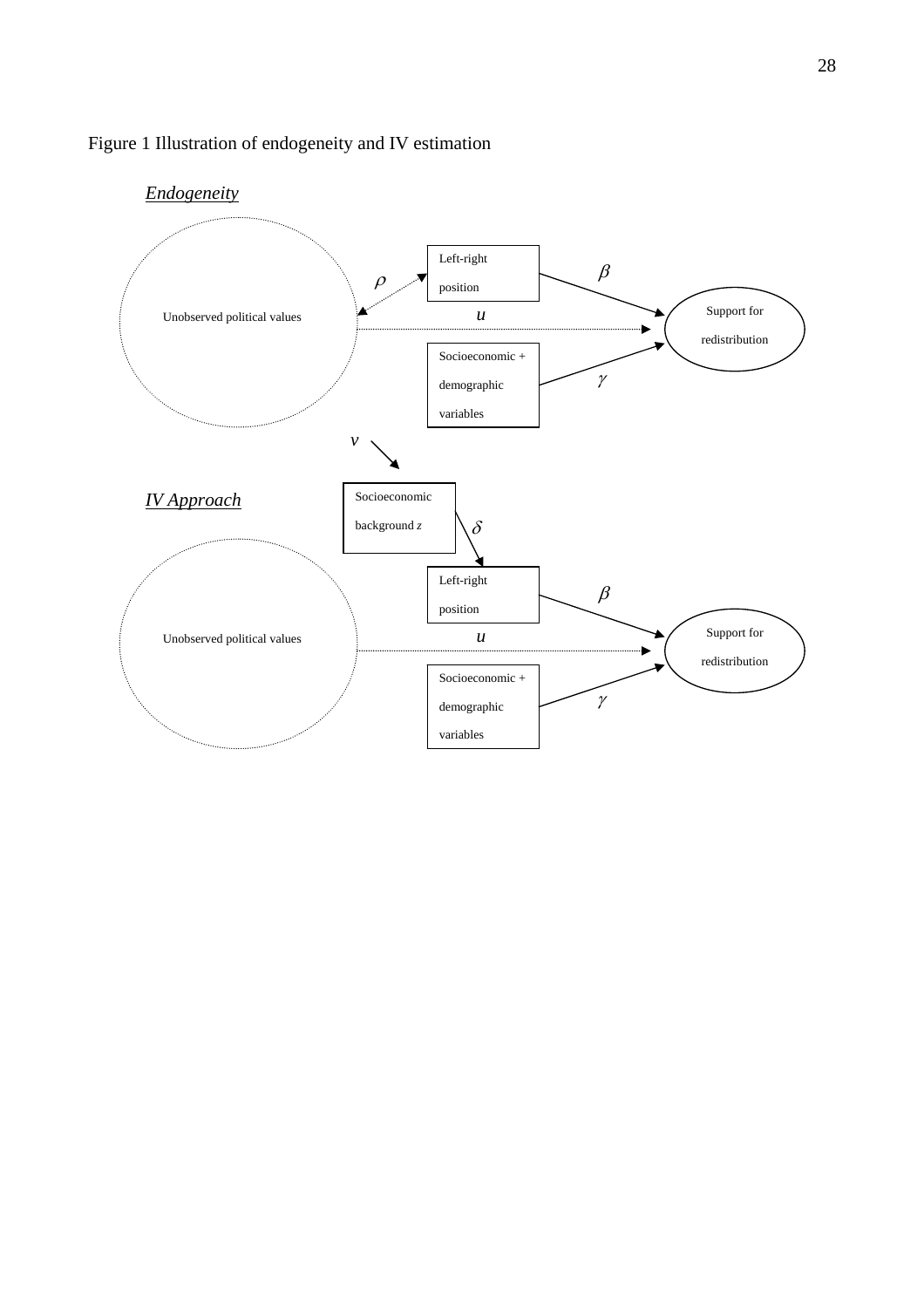

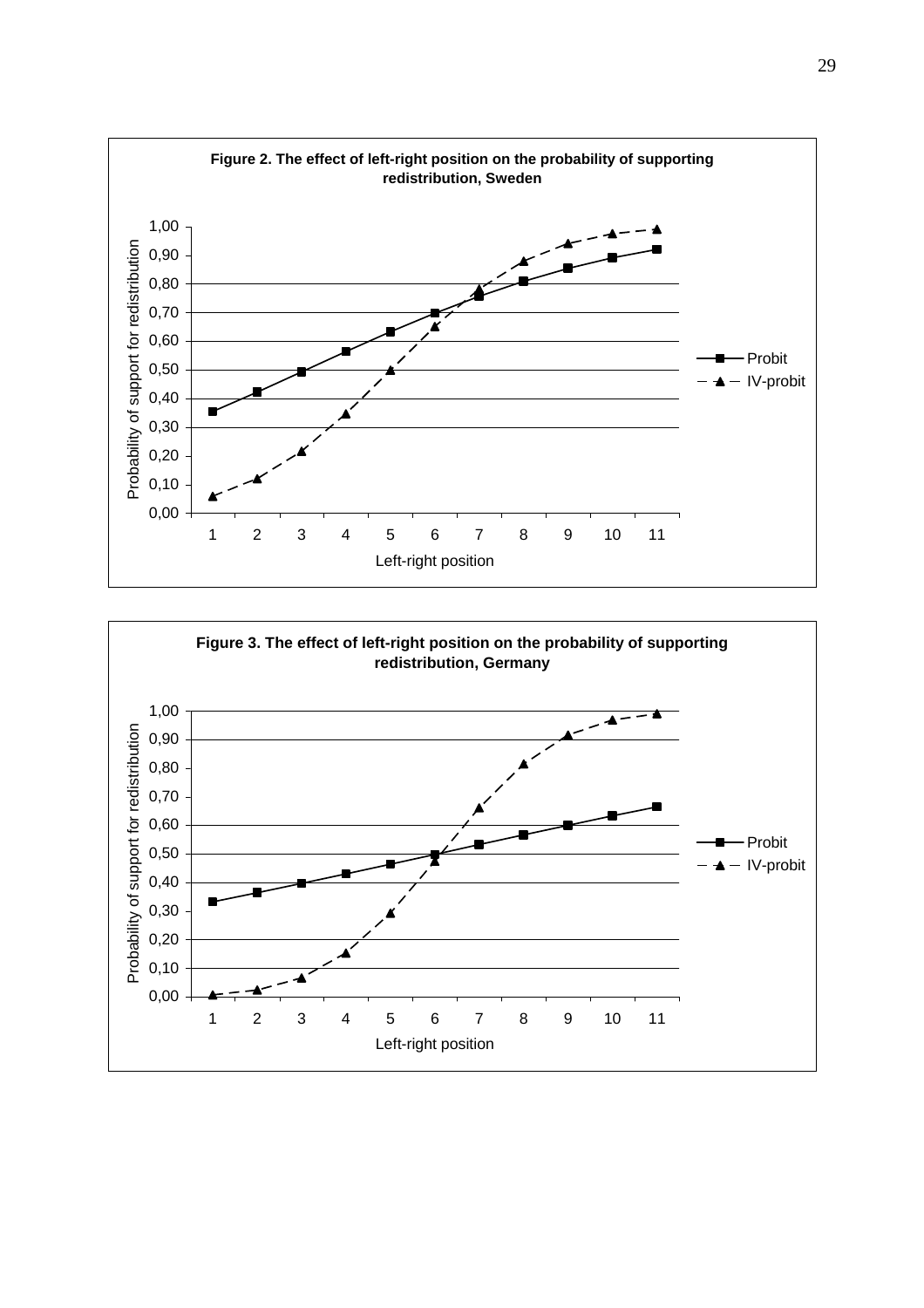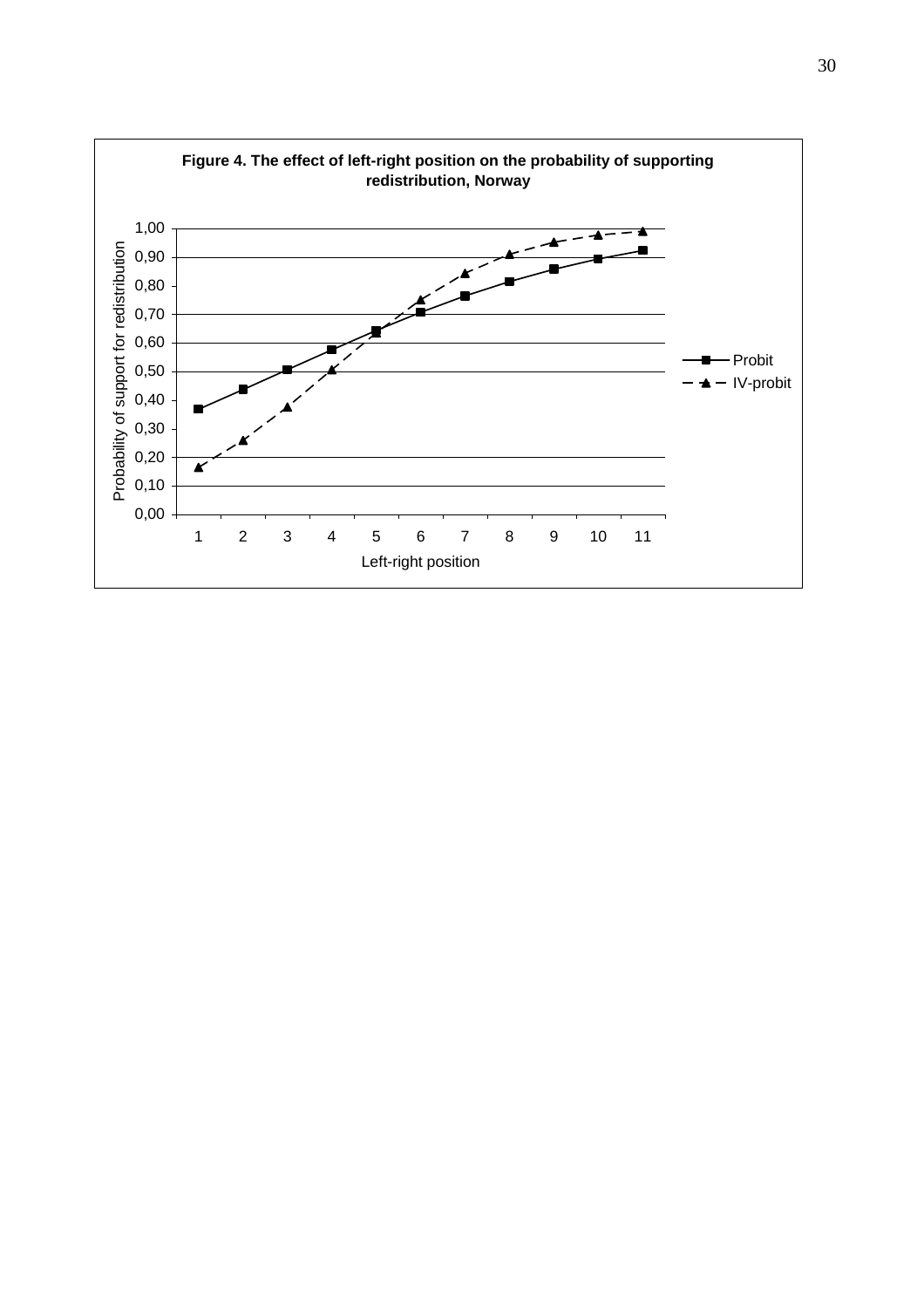#### **NOTES**

 $\overline{a}$ 

<sup>1</sup> Subjective measures used in the literature to explain welfare support include, among others, trust in individuals and institutions (e.g., Derks, 2004; Edlund, 1999; Oorschot, 2002; Svallfors, 1999), egalitarianism (e.g., Andress & Heien, 2001; Blekesaune & Quadagno, 2003), individualism (e.g., Derks, 2004; Ervasti, 2001), post-materialism (e.g., Gelissen, 2000; Scheepers & Grotenhuis, 2005), and social justice beliefs (e.g., Arts & Gelissen, 2001; Hadler, 2005; Verwiebe & Wegener, 2000).

<sup>2</sup> The ESS is freely available for download, see  $\frac{http://www.europeansocialsurvey.org/}{$ .

 $3$  To my knowledge, at present there is no Instrumental Variable estimator for the ordered categorical response model. Consequently, the ordered property of the original ESS variable cannot be exploited in my analysis. Furthermore, a linear model which assumes cardinality for the dependent variable is clearly inappropriate.

 $4$  It is also possible to measure mother's (EGP) social class in the ESS. However, in many countries most mothers were not active in the labor market and have no class position. Furthermore, in most countries mother's social class does not have any significant impact on respondents' left-right position when parents' education and father's social class are controlled.

<sup>5</sup> The assumption of no correlation between explanatory variables and the error term is common to all standard regression models and not just the probit considered here.

<sup>6</sup> If subjective left-right position is not endogenous to support for redistribution  $\rho$  is zero and the standard probit and IV-probit produce identical results.

<sup>7</sup> The probabilities reported in Figure 2-4 pertain to the following values of the *x* variables: Routine non-manual social class, 12 years of schooling, male, age 45, interviewed in ESS wave 1, and living in a town or small city.

 $8$  Typically, the overidentification test is calculated by regressing the residuals from the second stage regression (Equation 1) on the instruments. The  $R^2$  from this regression is multiplied by the number of observations *N*, and this number is a  $\chi^2$ -distributed test statistic with degrees of freedom equal to the number of instruments minus 1. Intuitively, the test says that once the 'explanatory power' of the instruments on the dependent variable through the endogenous variable is accounted for (which is done in the second stage regression) there should be no additional relationship between the instruments and the unexplained part of the model that determines the dependent variable, i.e., the residual.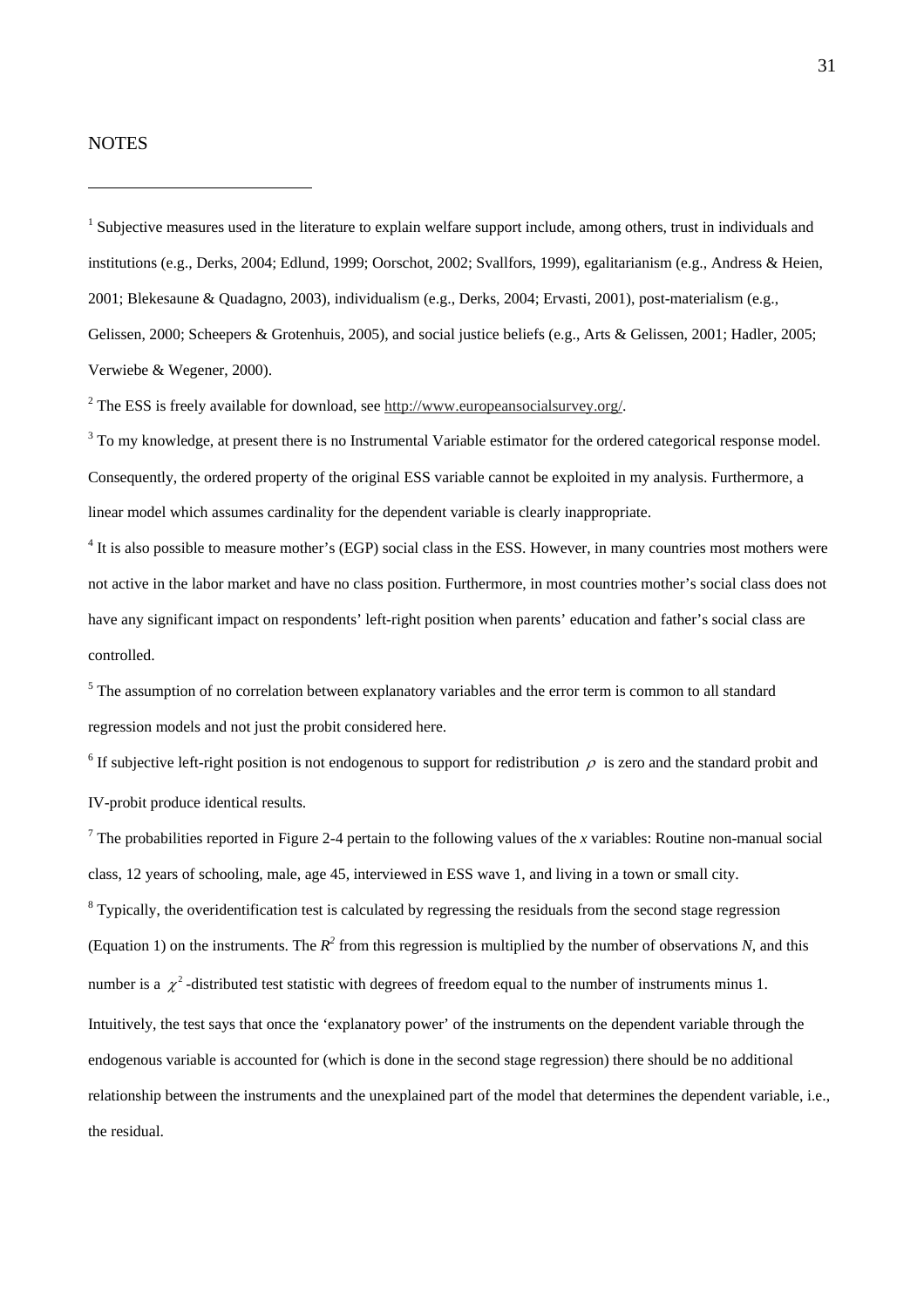#### **REFERENCES**

- Alber, J. (1984). Versorgungsklasse im Wohlfahrtsstaat. *Kölner Zeithschrift für Soziologie und Sozialpsychologie*, 36, 225-251.
- Almond, G., & Verba, S. (1963). *The Civic Culture. Political Attitudes and Democracy in Five Nations.* Princeston: Princeston University Press.
- Amemiya, T. (1978). The estimation of a simultaneous equation generalized probit model. *Econometrica*, 46, 1193-1205.
- Andress, H.-J., & Heien, T. (1999). Explaining Public Attitudes towards the German Welfare State using Structural Equation Models. Paper presented at the 'Conference on Recent Trends and Methods of Social Stratification Research', Potsdam, Germany, April 30 - May 2, 1999.
- Andress, H.-J., & Heien, T. (2001). Four Worlds of Welfare Attitudes? A Comparison of Germany, Norway, and the United States. *European Sociological Review*, 17, 337-356.
- Angrist, J. D., Imbens, G. W., & Rubin, D. B. (1996). Identification of Causal Effects Using Instrumental Variables. *Journal of the American Statistical Association*, 91, 444-455.
- Angrist, J. D., & Krueger, A. B. (2001). Instrumental Variables and the Search for Identification: From Supply and Demand to Natural Experiments. *Journal of Economic Perspectives*, 15, 69-85.
- Arts, W., & Gelissen, J. (2001). Welfare States, Solidarity and Justice Principles: Does the Type Really Matter? *Acta Sociologica*, 44, 284-299.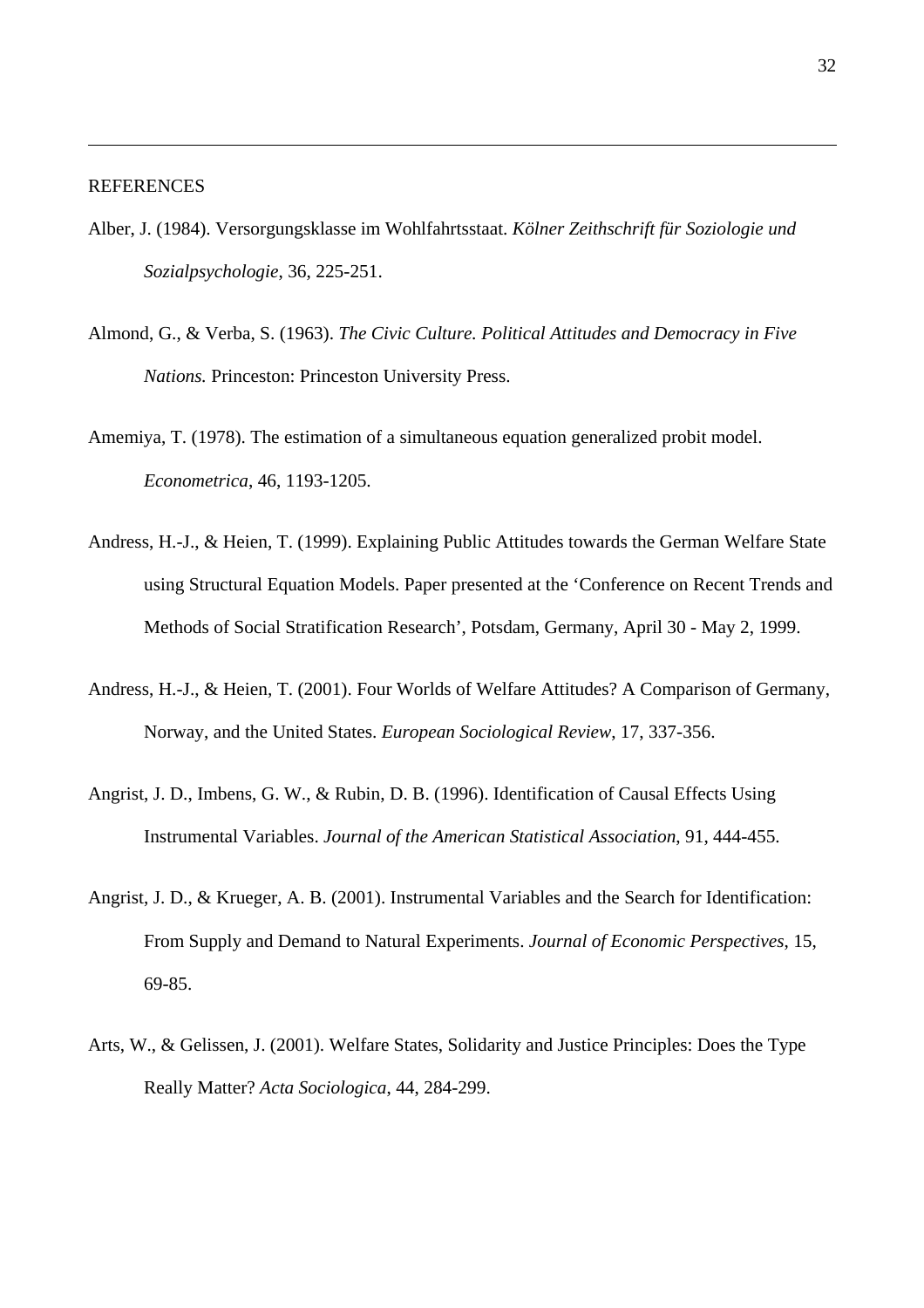Baldwin, P. (1990). *The Politics of Social Solidarity. Class Bases of the European Welfare State 1875-1975.* Cambridge: Cambridge University Press.

- Baum, C. F., Schaffer, M. E., & Stillman, S. (2003). Instrumental Variables and GMM: Estimation and Testing. Boston College, Department of Economics. Working Paper No. 545.
- Bean, C., & Papadakis, E. (1998). A Comparison of Mass Attitudes Towards the Welfare State in Different Institutional Regimes, 1985-1990. *International Journal of Public Opinion Research*, 10, 211-236.
- Blekesaune, M., & Quadagno, J. (2003). Public Attitudes toward Welfare State Policies: A Comparative Analysis of 24 Nations. *European Sociological Review*, 19, 415-427.
- Bowles, S., & Gintis, H. (2000). Reciprocity, Self-Interest, and the Welfare State. *Nordic Journal of Political Economy*, 26, 35-53.
- Derks, A. (2004). Are the underprivileged really that economically 'leftist' Attitides towards economic redistribution and the welfare state in Flanders. *European Journal of Political Research*, 43, 509-520.
- Dobratz, B. A., & Kourvetaris, G. A. (1984). Class Consciousness and Political Attitudes among Athenians. *Sociological Inquiry*, 54, 432-448.
- Edlund, J. (1999). Trust in government and welfare regimes: Attitudes to redistribution and financial cheating in the USA and Norway. *European Journal of Political Research*, 35, 341-370.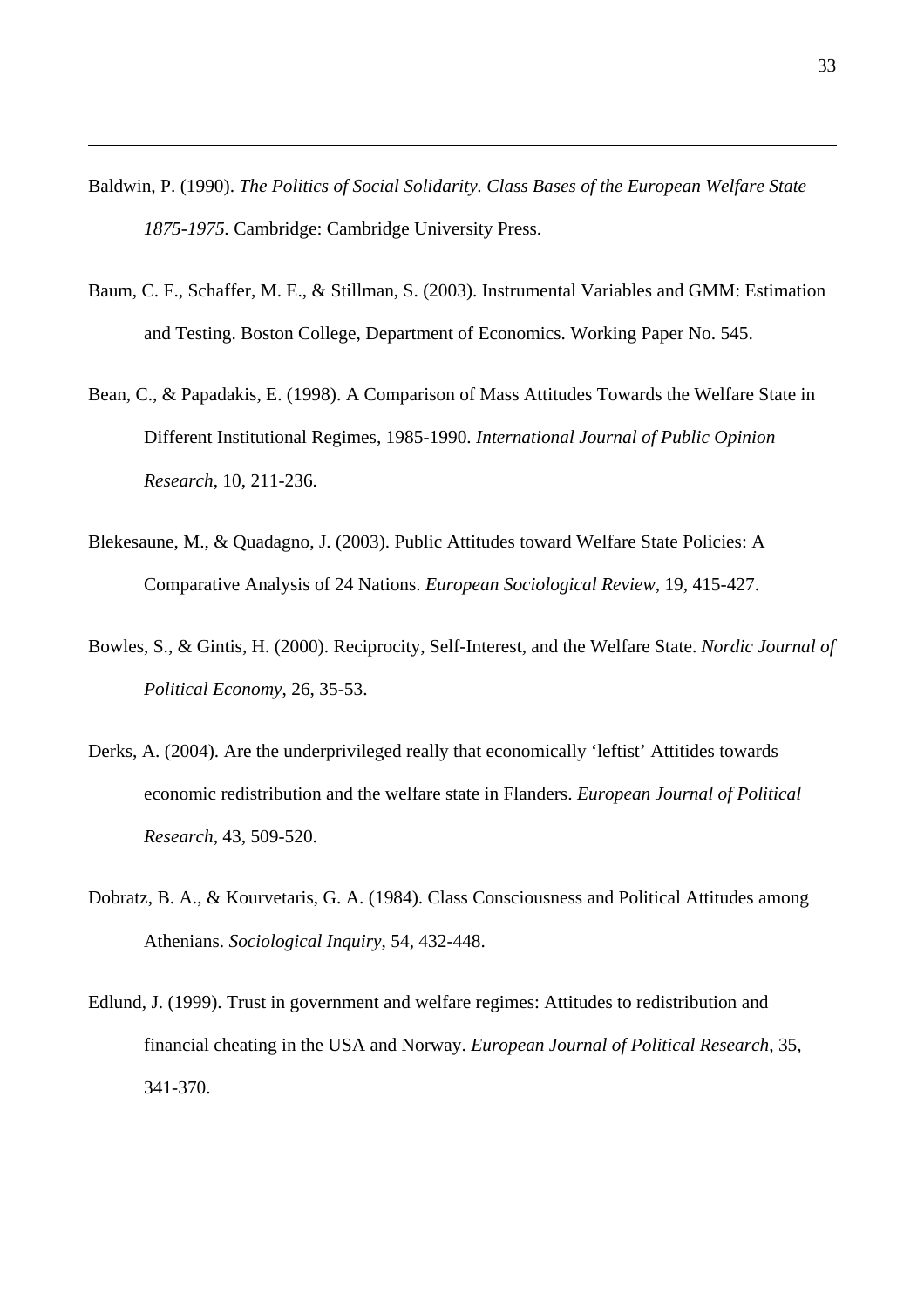- Edlund, J. (2003). The influence of the Class Situations of Husband and Wives on Class Identity, Party Preference and Attitudes Towards Redistribution: Sweden, Germany and the United States. *Acta Sociologica*, 46, 195-214.
- Erikson, R., & Goldthorpe, J. H. (1992). *The Constant Flux.* Oxford: Clarendon Press.

 $\overline{a}$ 

Ervasti, H. (2001). Class, individualism and the Finnish welfare state. *Journal of European Social Policy*, 11, 9-23.

Esping-Andersen, G. (1990). *The Three Worlds of Welfare Capitalism.* Cambridge: Polity Press.

- Evans, G. (1996). Cross-national differences in support for welfare and redistribution: an evaluation of competing theories. In B. Taylor & K. Thomson (Eds.), *Understanding Changes in Social Attitudes* (pp. 185-208). Aldershot: Dartmouth.
- Feldman, S., & Zaller, J. (1992). The Political Culture of Ambivalence: Ideological Responses to the Welfare State. *American Journal of Political Science*, 36, 268-307.
- Flouri, E. (2003). Parental Socialization in Childhood and Offspring Materialist and Postmaterialist Values in Adult Life. *Journal of Applied Psychology*, 33, 2106-2122.
- Fraile, M., & Ferrer, M. (2005). Explaining the Determinants of Public Support for Cuts in Unemployment Benefits Spending across OECD Countries. *International Sociology*, 20, 459-481.
- Franklin, C. H. (1984). Issue Preferences, Socialization, and the Evolution of Party Identification. *American Journal of Political Science*, 28, 459-478.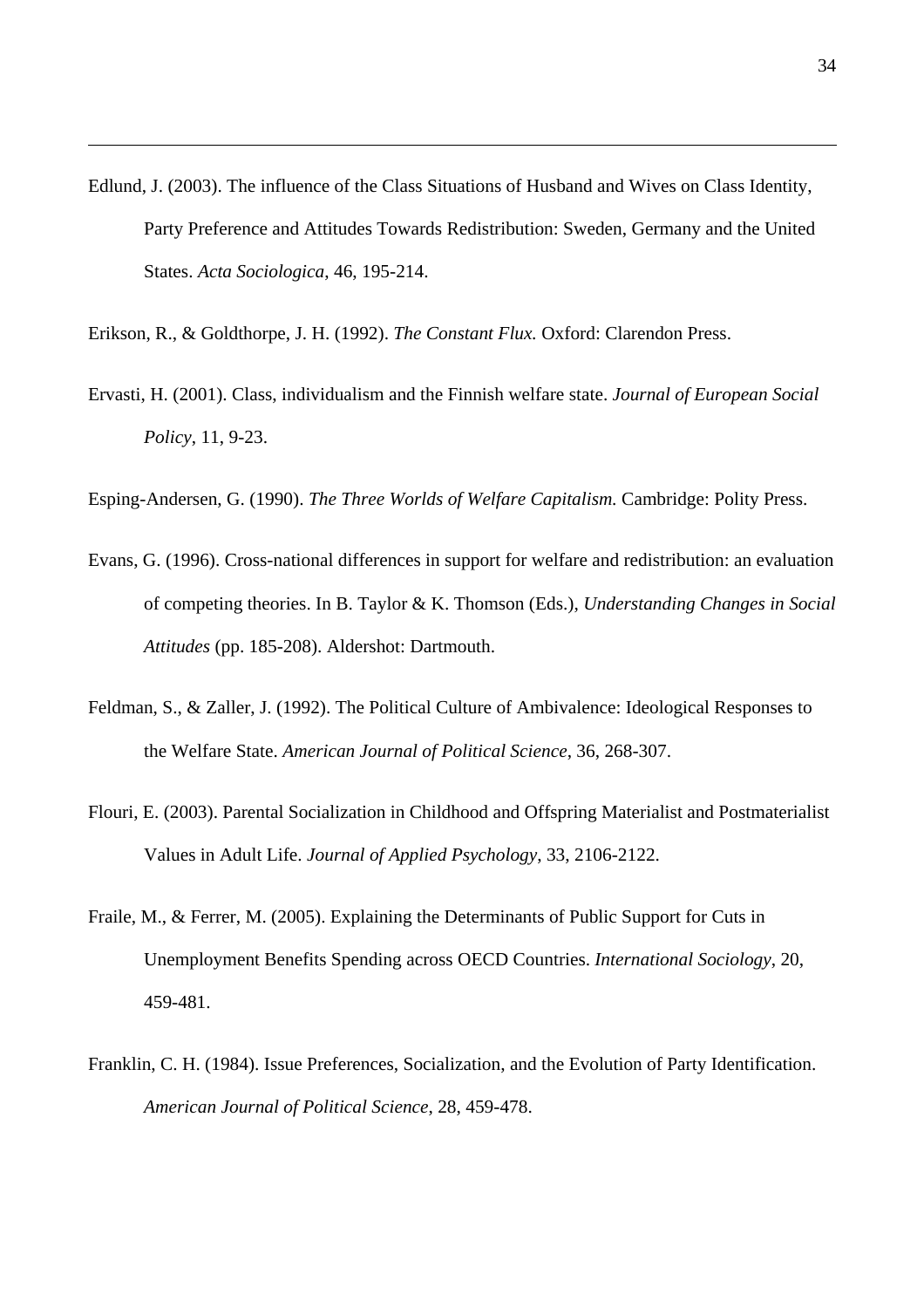- Fuchs, D., & Klingemann, H. D. (1990). The Left-Right Schema. In M. K. Jennings, J. W. van Deth, S. H. Barnes, D. Fuchs, F. J. Heunks, R. Inglehart, M. Kaase, H. D. Klingemann, & J. J. A. Thomassen (Eds.), *Continuities in Political Action* (pp. 203-234). New York: Walter de Gruyter.
- Gelissen, J. (2000). Popular support for institutionalised solidarity: a comparison between European welfare states. *International Journal of Social Welfare*, 9, 285-300.
- Gelissen, J. (2001). Old-Age Pensions: Individual or Collective Responsibility. *European Societies*, 3, 495-523.
- Green, W. H. (2003). *Econometric Analysis, 5th Edition.* London: Prentice Hall.

- Hadler, M. (2005). Why Do People Accept Different Income Ratios? A Multi-level Comparison of Thirty Countries. *Acta Sociologica*, 48, 131-154.
- Hasenfeld, Y., & Rafferty, J. A. (1989). The Determinants of Public Attitudes Toward the Welfare State. *Social Forces*, 67, 1027-1048.
- Inglehart, R. (1990). *Culture Shift in Advanced Industrial Economies.* Princeston: Princeston University Press.
- Inglehart, R., & Klingemann, H. D. (1976). Party Identification, Ideological Preferences and the Left-Right Dimension among Western Publics. In I. Budge, I. Crewe, & D. Farlie (Eds.), *Party Identification and Beyond. Representations of Voting and Party Competition* (pp. 243- 273). London: John Wiley & Sons.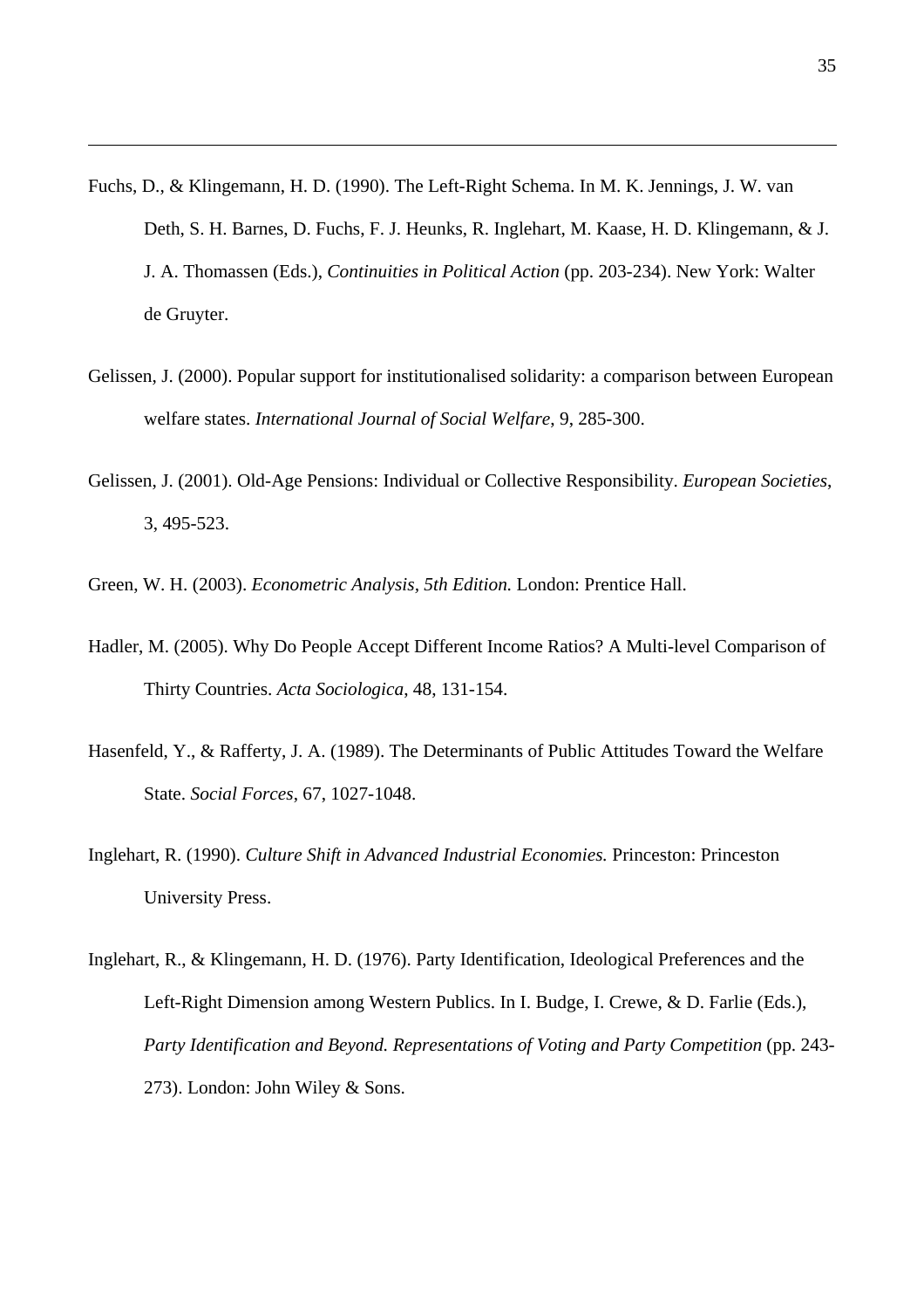- Jacoby, W. G. (1994). Public Attitudes Towards Government Spending. *American Journal of Political Science*, 38, 336-361.
- Jæger, M. M. (2006). What makes people support public responsibility for welfare provision: Selfinterest or political ideology? A longitudinal approach. *Acta Sociologica*, 49, 321-338.
- Kangas, O. (1997). Self-Interest and the Common Good: The Impact of Norms, Selfishness and Context in Social Policy Opinions. *Journal of Socio-Economics*, 26, 475-494.
- Knutsen, O. (1998). The Strenght of the Partisan Component of Left-Right Identity. *Party Politics*, 4, 5-31.
- Korpi, W. (1981). *The Democratic Class Struggle.* Stockholm: Tiden.

- Kumlin, S. (2001). Ideology-driven opinion formation in Europe: The case of attitudes towards the third sector in Sweden. *European Journal of Political Research*, 39, 487-518.
- Kumlin, S. (2004). *The Personal and the Political. How Welfare State Experiences Affect Political Trust and Ideology.* Basingstoke: Palgrave Macmillan.
- Kumlin, S. (2006). Learning from Politics? The Causal Interplay between Government Performance and Political Ideology. *Journal of Public Policy*, 26, 89-114.
- Larsen, C. A. (2006). *The Institutional Logic of Welfare Attitudes. How Welfare Regimes Influence Public Support.* Aldershot: Ashgate.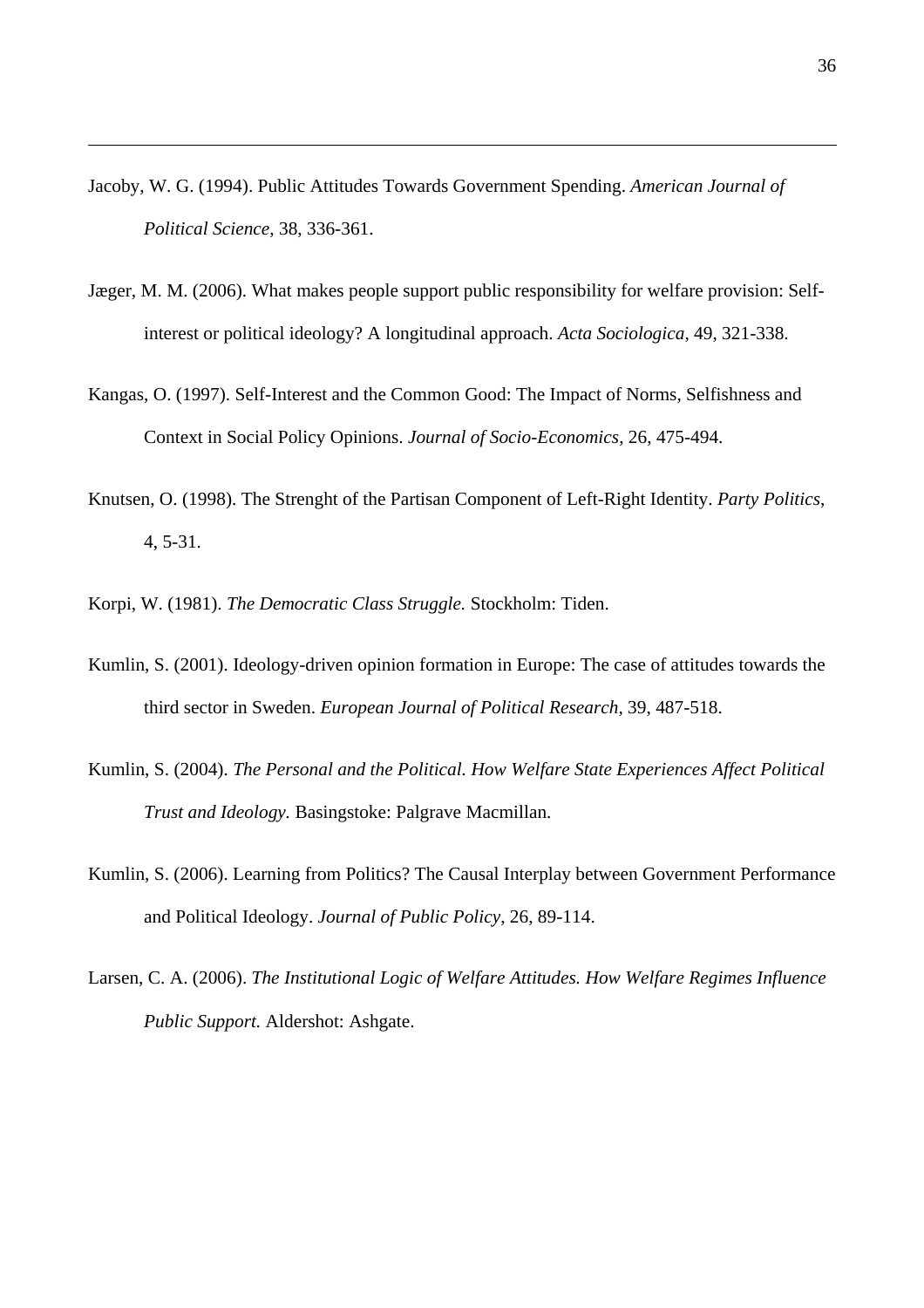Linos, K., & West, M. (2003). Self-interest, Social Beliefs, and Attitudes to Redistribution. Readdressing the Issue of Cross-national Variation. *European Sociological Review*, 19, 393- 409.

- Mau, S. (2004). Welfare Regimes and the Norms of Social Exchange. *Current Sociology*, 52, 53-74.
- Mehrtens, F. J. (2004). Three Worlds of Public Opinion? Values, Variation, and the Effect on Social Policy. *International Journal of Public Opinion Research*, 16, 115-143.
- Oorschot, W. v. (2002). Individual motives for contributing to welfare benefits in the Netherlands. *Policy & Politics*, 30, 31-46.
- Papadakis, E., & Bean, C. (1993). Popular Support for the Welfare State: A Comparison Between Institutional Regimes. *Journal of Public Policy*, 13, 227-254.
- Scheepers, P., & Grotenhuis, M. T. (2005). Who Cares for the Poor in Europe? Micro and Macro Determinants for Alleviating Poverty in 15 European Countries. *European Sociological Review*, 21, 453-465.
- Staiger, D., & Stock, J. H. (1997). Instrumental Variables Regression with Weak Instruments. *Econometrica*, 65, 557-586.
- Svallfors, S. (1997). Worlds of Welfare and Attitudes to Redistribution: A Comparison of Eight Western Nations. *European Sociological Review*, 13, 283-304.
- Svallfors, S. (1999). Political Trust and Attitudes Towards Redistribution. A Comparison of Sweden and Norway. *European Societies*, 1, 241-268.